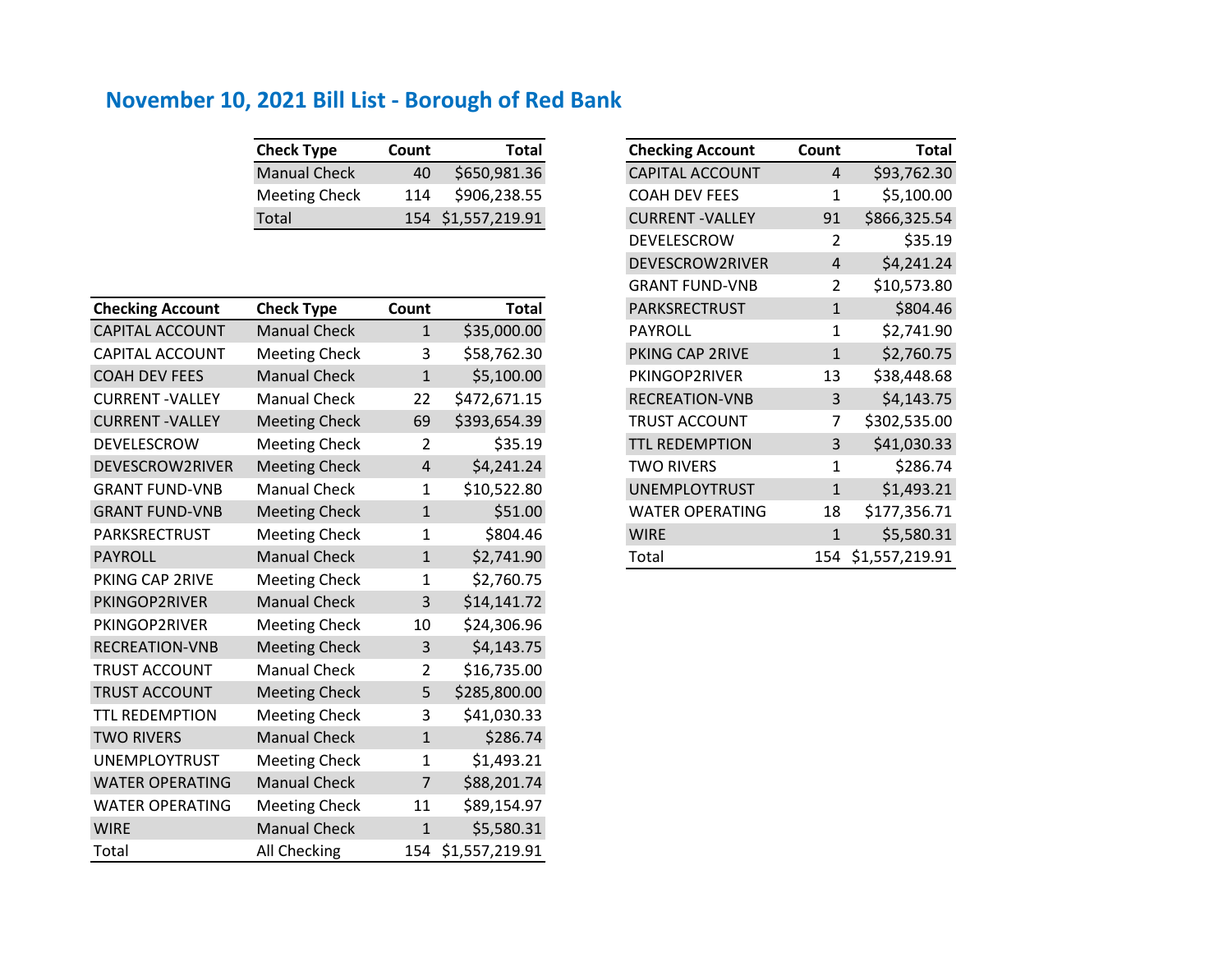|                |                   |                                |                                   |                |                                  |                           |                         | Check                    |             |
|----------------|-------------------|--------------------------------|-----------------------------------|----------------|----------------------------------|---------------------------|-------------------------|--------------------------|-------------|
| PO#            | Vendor Id         | <b>Vendor Name</b>             | <b>Purchase Order Description</b> | PO Item#       | <b>PO Item Description</b>       | PO Item \$ Check Type     | <b>Checking Account</b> | <b>Number Check Date</b> | Amount      |
| 20-00496 C0321 |                   | <b>CME ASSOCIATES</b>          | TRAFFIC CIRC/ON STRT PARKING      | $\overline{7}$ | TRAFFIC CIRC/ON STRT PARKING     | \$660.50 Meeting Check    | <b>CAPITAL ACCOUNT</b>  | 2462 11/10/2021          | \$29,779.90 |
| 20-00497 C0321 |                   | <b>CME ASSOCIATES</b>          | ENG SVCS NJDOT PROJ-2019/2020     | 34             | ENG SVCS NJDOT PROJ-2019/2020    | \$5,424.25 Meeting Check  | CAPITAL ACCOUNT         | 2462 11/10/2021          | \$29,779.90 |
| 20-00497 C0321 |                   | <b>CME ASSOCIATES</b>          | ENG SVCS NJDOT PROJ-2019/2020     | 35             | ENG SVCS NJDOT PROJ-2019/2020    | \$516.00 Meeting Check    | <b>CAPITAL ACCOUNT</b>  | 2462 11/10/2021          | \$29,779.90 |
| 20-01849 C0321 |                   | <b>CME ASSOCIATES</b>          | MWHK POND, BASIE, EASTPK PHASE 2  | 29             | MWHK POND, BASIE, EASTPK PHASE 2 | \$1,161.00 Meeting Check  | CAPITAL ACCOUNT         | 2462 11/10/2021          | \$29,779.90 |
| 20-01852 C0321 |                   | <b>CME ASSOCIATES</b>          | MARINE PKG LOT IMP RES 20-190     | 17             | MARINE PKG LOT IMP RES 20-190    | \$893.40 Meeting Check    | PKING CAP 2RIVE         | 1088 11/10/2021          | \$2,760.75  |
| 21-00076 G0023 |                   | GARDAWORLD                     | Open for Monthly Services         | 12             | Open for Monthly Svcs-November   | \$317.38 Meeting Check    | PKINGOP2RIVER           | 2328 11/10/2021          | \$317.38    |
| 21-00083 S0263 |                   | SHREWSBURY CAR WASH            | OPEN-Parks & Rec Car Wash         | $\overline{4}$ | OPEN-Parks & Rec Car Wash        | \$15.00 Meeting Check     | <b>CURRENT-VALLEY</b>   | 15141 11/10/2021         | \$15.00     |
| 21-00098 M0026 |                   | MIDDLETOWN PLUMBING & HEATING  | B/G Supplies & Maintenance        | 19             | <b>BRASS BUSHING</b>             | \$120.48 Meeting Check    | <b>CURRENT - VALLEY</b> | 15120 11/10/2021         | \$173.28    |
| 21-00098 M0026 |                   | MIDDLETOWN PLUMBING & HEATING  | B/G Supplies & Maintenance        | 20             | LUTZ KNIFE/COUNTERSINK           | \$39.76 Meeting Check     | <b>CURRENT-VALLEY</b>   | 15120 11/10/2021         | \$173.28    |
| 21-00098 M0026 |                   | MIDDLETOWN PLUMBING & HEATING  | B/G Supplies & Maintenance        | 21             | CLAMP/GRIP                       | \$13.04 Meeting Check     | <b>CURRENT -VALLEY</b>  | 15120 11/10/2021         | \$173.28    |
| 21-00099 N0074 |                   | NOLZE GARAGE DOOR              | B/G Supplies & Maintenance        | $\overline{3}$ | B/G Supplies & Maintenance       | \$150.00 Meeting Check    | <b>CURRENT-VALLEY</b>   | 15130 11/10/2021         | \$150.00    |
| 21-00106 S0325 |                   | SITEONE LANDSCAPE SUPPLY       | <b>B&amp;G Supplies</b>           | 9              | <b>B&amp;G Supplies</b>          | \$385.75 Meeting Check    | PARKSRECTRUST           | 1161 11/10/2021          | \$804.46    |
| 21-00106 S0325 |                   | SITEONE LANDSCAPE SUPPLY       | <b>B&amp;G Supplies</b>           | 10             | <b>B&amp;G Supplies</b>          | \$418.71 Meeting Check    | PARKSRECTRUST           | 1161 11/10/2021          | \$804.46    |
| 21-00118 C0037 |                   | CITY CENTRE PLAZA LLC          | Unit 30-31 DPW 170.00 per Mt      | 13             | Unit 30-31 DPW 170.00 NOV 21     | \$170.00 Meeting Check    | <b>CURRENT-VALLEY</b>   | 15095 11/10/2021         | \$170.00    |
| 21-00120 R0081 |                   | <b>RED BANK SELF STORAGE</b>   | Storage Unit for DPW 1020         | 11             | Storage Unit-DPW 1020-Nov        | \$291.00 Meeting Check    | <b>CURRENT-VALLEY</b>   | 15134 11/10/2021         | \$291.00    |
| 21-00121 S0207 |                   | SCIENTIFIC WATER CONDITIONING  | water guard services              | 5              | water guard services             | \$971.00 Meeting Check    | <b>CURRENT-VALLEY</b>   | 15140 11/10/2021         | \$971.00    |
| 21-00122 J0044 |                   | UNITED SITE SERVICES           | ADA & Reg restrooms               | 33             | <b>Recycling Center</b>          | \$177.00 Meeting Check    | <b>CURRENT-VALLEY</b>   | 15113 11/10/2021         | \$177.00    |
| 21-00122 J0044 |                   | UNITED SITE SERVICES           | ADA & Reg restrooms               | 34             | <b>Recycling Center</b>          | \$100.00 Meeting Check    | TRUST ACCOUNT           | 5839 11/10/2021          | \$100.00    |
| 21-00375 S0020 |                   | STAVOLA ASPHALT COMPANY INC    |                                   | 11             | Open for Cold/Hot Patch B&G      | \$78.08 Meeting Check     | <b>CURRENT-VALLEY</b>   | 15138 11/10/2021         | \$78.08     |
|                |                   |                                | Open for Cold/Hot Patch B&G       |                |                                  |                           |                         |                          |             |
| 21-00703 H0079 |                   | TED HALL LOCKSMITH             | B/G Supplies & Repairs            | 3              | B/G Supplies & Repairs           | \$310.00 Meeting Check    | <b>CURRENT - VALLEY</b> | 15110 11/10/2021         | \$310.00    |
| 21-00713 W0006 |                   | WESTERN PEST SERVICE LLC       | Monitoring Pest Control           | 11             | Monitoring Pest Control-Oct      | \$51.00 Meeting Check     | <b>GRANT FUND-VNB</b>   | 1659 11/10/2021          | \$51.00     |
| 21-00953 J0020 |                   | JERSEY ELEVATOR CO INC         | Elevator Services 90 Monmouth     | $\overline{7}$ | Elevator Services 90 Monmouth    | \$231.59 Meeting Check    | <b>CURRENT - VALLEY</b> | 15112 11/10/2021         | \$231.59    |
| 21-00989 T0237 |                   | <b>TOWNSHIP OF FREEHOLD</b>    | SHARED SVCS FOR TECH-AUG-DEC      | $\overline{4}$ | SHARED SVCS FOR TECH-OCT 2021    | \$3,300.00 Meeting Check  | <b>CURRENT-VALLEY</b>   | 15145 11/10/2021         | \$3,300.00  |
| 21-01011 D0331 |                   | DELISA DEMOLITION INC          | <b>HHW Tipping Fees</b>           | 9              | <b>HHW Tipping Fees</b>          | \$306.18 Meeting Check    | <b>CURRENT-VALLEY</b>   | 15101 11/10/2021         | \$96.298.21 |
| 21-01011 D0331 |                   | DELISA DEMOLITION INC          | <b>HHW Tipping Fees</b>           | 10             | <b>HHW Tipping Fees</b>          | \$18,628.25 Meeting Check | <b>CURRENT - VALLEY</b> | 15101 11/10/2021         | \$96,298.21 |
| 21-01044 P0037 |                   | POWERHOUSE SIGN WORKS          | Open TW                           | $\overline{2}$ | <b>Street Signs</b>              | \$72.00 Meeting Check     | <b>CURRENT-VALLEY</b>   | 15131 11/10/2021         | \$72.00     |
| 21-01085 C0321 |                   | <b>CME ASSOCIATES</b>          | SPRING ST. IMPRVMTS R21-148       | 9              | SPRING ST. IMPRVMTS R21-148      | \$8,011.00 Meeting Check  | CAPITAL ACCOUNT         | 2462 11/10/2021          | \$29,779.90 |
| 21-01085 C0321 |                   | <b>CME ASSOCIATES</b>          | SPRING ST. IMPRVMTS R21-148       | 10             | SPRING ST. IMPRVMTS R21-148      | \$6,175.50 Meeting Check  | CAPITAL ACCOUNT         | 2462 11/10/2021          | \$29,779.90 |
| 21-01211 M0446 |                   | MAGIC TOUCH CONSTRUCTION CO.   | Open                              | $\mathbf{1}$   | 2 journeyman 8 hr/10days 160hr   | \$14,782.40 Meeting Check | CAPITAL ACCOUNT         | 2463 11/10/2021          | \$18,982.40 |
| 21-01211 M0446 |                   | MAGIC TOUCH CONSTRUCTION CO.   | Open                              | $\overline{2}$ | misc material-not to exceed      | \$4,000.00 Meeting Check  | CAPITAL ACCOUNT         | 2463 11/10/2021          | \$18,982.40 |
| 21-01211 M0446 |                   | MAGIC TOUCH CONSTRUCTION CO.   | Open                              | $\overline{3}$ | 5% material charge               | \$200.00 Meeting Check    | CAPITAL ACCOUNT         | 2463 11/10/2021          | \$18,982.40 |
| 21-01215 M0262 |                   | MIRACLE CHEMICAL COMPANY       | Chemicals for Water Treatment     | 11             | Sodium Hypochlorite              | \$1,635.78 Meeting Check  | <b>WATER OPERATING</b>  | 11947 11/10/2021         | \$1,635.78  |
| 21-01233 S0027 |                   | SEABOARD WELDING SUPPLY INC    | Supplies & Tanks                  | $\overline{7}$ | Supplies & Tanks                 | \$70.75 Meeting Check     | <b>CURRENT-VALLEY</b>   | 15139 11/10/2021         | \$70.75     |
| 21-01241 C0001 |                   | <b>JAMES CLAYTON</b>           | Medicare Reim July -Dec 2021      | 6              | Medicare Reim November 2021      | \$407.50 Meeting Check    | <b>CURRENT - VALLEY</b> | 15092 11/10/2021         | \$407.50    |
| 21-01253 10080 |                   | INTEGRATED TECHNICAL SYSTM INC | Open for Monthly Services         | 5              | OCTOBER 2021 IRIS                | \$990.00 Meeting Check    | PKINGOP2RIVER           | 2330 11/10/2021          | \$1,033.25  |
| 21-01253 10080 |                   | INTEGRATED TECHNICAL SYSTM INC | Open for Monthly Services         | 6              | AUGUST 2021 EXTEND BY PHONE      | \$43.25 Meeting Check     | PKINGOP2RIVER           | 2330 11/10/2021          | \$1,033.25  |
|                | 21-01279 GROFF005 | <b>GROFF TRACTOR</b>           | #33 loader & #40 loader           | 5              | $1/2x2$ plw bit w/nut            | \$46.80 Meeting Check     | <b>CURRENT-VALLEY</b>   | 15108 11/10/2021         | \$2,725.10  |
| 21-01288 G0161 |                   | <b>IVAN GRILLI</b>             | Medicare Reim July - Dec 2021     | 6              | Medicare Reim November 2021      | \$619.50 Meeting Check    | <b>CURRENT-VALLEY</b>   | 15107 11/10/2021         | \$619.50    |
| 21-01305 00074 |                   | ONE PACK, LLC.                 | partitions for offices            | $\mathbf{1}$   | PARTITIONS FOR OFFICES/BULDG     | \$525.00 Manual Check     | TRUST ACCOUNT           | 5835 10/21/2021          | \$3,990.00  |
| 21-01305 00074 |                   | ONE PACK, LLC.                 | partitions for offices            | $\overline{2}$ | PARTITIONS FOR OFFICES/P/Z       | \$405.00 Manual Check     | TRUST ACCOUNT           | 5835 10/21/2021          | \$3,990.00  |
| 21-01305 00074 |                   | ONE PACK, LLC.                 | partitions for offices            | $\mathbf{3}$   | PARTITIONS FOR OFFICES FM        | \$510.00 Manual Check     | TRUST ACCOUNT           | 5835 10/21/2021          | \$3,990.00  |
| 21-01305 00074 |                   | ONE PACK, LLC.                 | partitions for offices            | $\overline{4}$ | PARTITIONS FOR OFFICES FM        | \$400.00 Manual Check     | TRUST ACCOUNT           | 5835 10/21/2021          | \$3,990.00  |
| 21-01305 00074 |                   | ONE PACK, LLC.                 | partitions for offices            | 5              | PARTITIONS FOR OFFICES CLERK     | \$810.00 Manual Check     | <b>TRUST ACCOUNT</b>    | 5835 10/21/2021          | \$3,990.00  |
| 21-01305 00074 |                   | ONE PACK, LLC.                 | partitions for offices            | 6              | PARTITIONS FOR OFFICES P/R       | \$400.00 Manual Check     | TRUST ACCOUNT           | 5835 10/21/2021          | \$3,990.00  |
| 21-01305 00074 |                   | ONE PACK, LLC.                 | partitions for offices            | $\overline{7}$ | PARTITIONS FOR OFFICES P/R       | \$175.00 Manual Check     | <b>TRUST ACCOUNT</b>    | 5835 10/21/2021          | \$3,990.00  |
| 21-01305 00074 |                   | ONE PACK, LLC.                 | partitions for offices            | 8              | PARTITIONS FOR OFFICES P/R       | \$765.00 Manual Check     | TRUST ACCOUNT           | 5835 10/21/2021          | \$3,990.00  |
| 21-01337 C0321 |                   | <b>CME ASSOCIATES</b>          | MARINE PK. PKG LOT-R21-184        | $\mathbf{8}$   | MARINE PK. PKG LOT-R21-184       | \$1,867.35 Meeting Check  | PKING CAP 2RIVE         | 1088 11/10/2021          | \$2,760.75  |
|                |                   |                                |                                   |                |                                  |                           |                         |                          |             |
| 21-01354 B0178 |                   | <b>BYRNES O'HERN LLC</b>       | LEGAL SVCS-TAX APPEALS-BAL 21     | 6              | LEGAL SVCS-TAX APPEALS-OCT 21    | \$725.00 Meeting Check    | <b>CURRENT-VALLEY</b>   | 15091 11/10/2021         | \$725.00    |
| 21-01431 T0152 |                   | THOMSON REUTERS WEST           | nj code of crim.justice &MVL      | $\mathbf{1}$   | nj code of crim.justice &MVL     | \$321.30 Manual Check     | <b>CURRENT-VALLEY</b>   | 15079 10/26/2021         | \$1,236.60  |
| 21-01431 T0152 |                   | THOMSON REUTERS WEST           | nj code of crim.justice &MVL      | 2              | title 39 NJ motor veh.2021       | \$389.70 Manual Check     | <b>CURRENT-VALLEY</b>   | 15079 10/26/2021         | \$1,236.60  |
| 21-01431 T0152 |                   | THOMSON REUTERS WEST           | nj code of crim.justice &MVL      | 3              | NJ drunk driving law 2021        | \$525.60 Manual Check     | <b>CURRENT-VALLEY</b>   | 15079 10/26/2021         | \$1,236.60  |
| 21-01432 J0160 |                   | J SWANTON FUEL OIL CO., INC.   | Borough Fleet Fuel                | 15             | Borough Fleet Fuel               | \$1,343.93 Meeting Check  | <b>WATER OPERATING</b>  | 11945 11/10/2021         | \$6,034.12  |
| 21-01432 J0160 |                   | J SWANTON FUEL OIL CO., INC.   | Borough Fleet Fuel                | 16             | Borough Fleet Fuel               | \$2,232.94 Meeting Check  | <b>WATER OPERATING</b>  | 11945 11/10/2021         | \$6,034.12  |
| 21-01432 J0160 |                   | J SWANTON FUEL OIL CO., INC.   | Borough Fleet Fuel                | 17             | Borough Fleet Fuel               | \$1,131.41 Meeting Check  | <b>WATER OPERATING</b>  | 11945 11/10/2021         | \$6,034.12  |
| 21-01432 J0160 |                   | J SWANTON FUEL OIL CO., INC.   | Borough Fleet Fuel                | 18             | Borough Fleet Fuel               | \$1,325.84 Meeting Check  | <b>WATER OPERATING</b>  | 11945 11/10/2021         | \$6,034.12  |
| 21-01470 W0070 |                   | <b>KEVIN P WIGENTON ESQ</b>    | PUBLIC DEFENDER/AUG-NOV 2021      | 5              | PUBLIC DEFENDER/NOV 2021         | \$1,850.00 Meeting Check  | <b>CURRENT -VALLEY</b>  | 15147 11/10/2021         | \$1,850.00  |
| 21-01496 S0365 |                   | SUPREME CONDITIONING SYSTEM IN | <b>OPEN Service HVAC</b>          | 5              | open for services                | \$672.00 Meeting Check    | <b>CURRENT - VALLEY</b> | 15142 11/10/2021         | \$1,709.00  |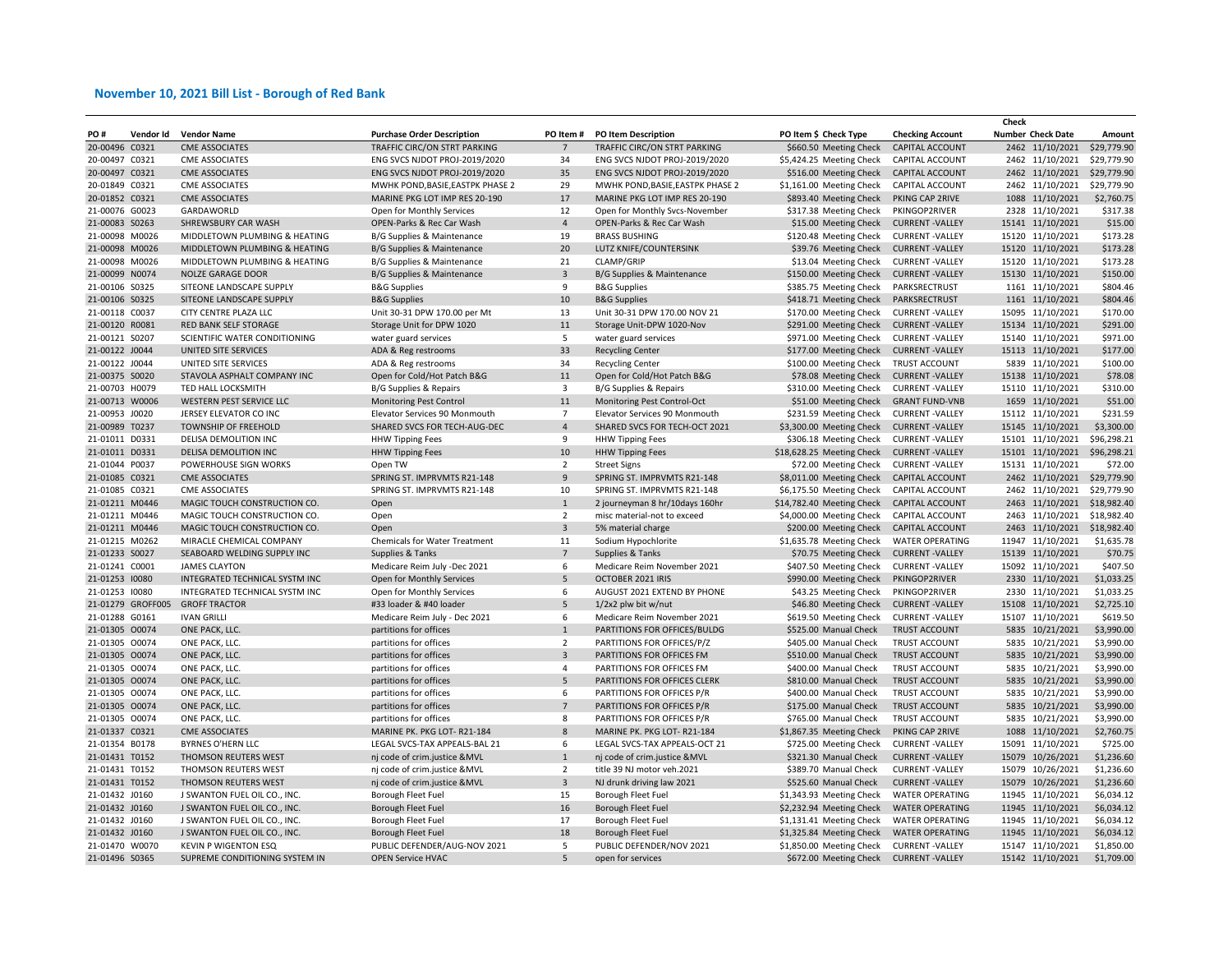|                |                   |                                    |                                       |                         |                                  |                           |                         | Check                    |             |
|----------------|-------------------|------------------------------------|---------------------------------------|-------------------------|----------------------------------|---------------------------|-------------------------|--------------------------|-------------|
| PO#            | Vendor Id         | <b>Vendor Name</b>                 | <b>Purchase Order Description</b>     | PO Item#                | <b>PO Item Description</b>       | PO Item \$ Check Type     | <b>Checking Account</b> | <b>Number Check Date</b> | Amount      |
| 21-01496 S0365 |                   | SUPREME CONDITIONING SYSTEM IN     | <b>OPEN Service HVAC</b>              | 6                       | open for services                | \$244.00 Meeting Check    | <b>CURRENT-VALLEY</b>   | 15142 11/10/2021         | \$1,709.00  |
| 21-01499 M0054 |                   | TREASURER, COUNTY OF MONMOUTH      | Disposal                              | $\overline{4}$          | Disposal                         | \$1,950.94 Meeting Check  | <b>CURRENT-VALLEY</b>   | 15124 11/10/2021         | \$1,950.94  |
| 21-01504 A0028 |                   | AMERICAN WEAR INDUST.UNIFORM       | Leasing Uniforms Oct 4weks            | $\overline{4}$          | Leasing Uniforms Oct 4weks       | \$102.68 Meeting Check    | <b>WATER OPERATING</b>  | 11943 11/10/2021         | \$308.04    |
| 21-01504 A0028 |                   | AMERICAN WEAR INDUST.UNIFORM       | Leasing Uniforms Oct 4weks            | $\overline{\mathbf{5}}$ | Leasing Uniforms Oct 4weks       | \$274.90 Meeting Check    | <b>CURRENT-VALLEY</b>   | 15087 11/10/2021         | \$824.70    |
| 21-01504 A0028 |                   | AMERICAN WEAR INDUST.UNIFORM       | Leasing Uniforms Oct 4weks            | 6                       | Leasing Uniforms Oct 4weks       | \$16.00 Meeting Check     | PKINGOP2RIVER           | 2326 11/10/2021          | \$48.00     |
| 21-01504 A0028 |                   | AMERICAN WEAR INDUST.UNIFORM       | Leasing Uniforms Oct 4weks            | $\overline{7}$          | Leasing Uniforms Oct 4weks       | \$102.68 Meeting Check    | <b>WATER OPERATING</b>  | 11943 11/10/2021         | \$308.04    |
| 21-01504 A0028 |                   | AMERICAN WEAR INDUST.UNIFORM       | Leasing Uniforms Oct 4weks            | 8                       | Leasing Uniforms Oct 4weks       | \$274.90 Meeting Check    | <b>CURRENT -VALLEY</b>  | 15087 11/10/2021         | \$824.70    |
| 21-01504 A0028 |                   | AMERICAN WEAR INDUST.UNIFORM       | Leasing Uniforms Oct 4weks            | 9                       | Leasing Uniforms Oct 4weks       | \$16.00 Meeting Check     | PKINGOP2RIVER           | 2326 11/10/2021          | \$48.00     |
| 21-01504 A0028 |                   | AMERICAN WEAR INDUST.UNIFORM       | Leasing Uniforms Oct 4weks            | 10                      | Leasing Uniforms Oct 4weks       | \$102.68 Meeting Check    | <b>WATER OPERATING</b>  | 11943 11/10/2021         | \$308.04    |
| 21-01504 A0028 |                   | AMERICAN WEAR INDUST.UNIFORM       | Leasing Uniforms Oct 4weks            | 11                      | Leasing Uniforms Oct 4weks       | \$274.90 Meeting Check    | <b>CURRENT-VALLEY</b>   | 15087 11/10/2021         | \$824.70    |
| 21-01504 A0028 |                   | AMERICAN WEAR INDUST.UNIFORM       | Leasing Uniforms Oct 4weks            | 12                      | Leasing Uniforms Oct 4weks       | \$16.00 Meeting Check     | PKINGOP2RIVER           | 2326 11/10/2021          | \$48.00     |
|                | 21-01511 GROFF005 | <b>GROFF TRACTOR</b>               | Repairs for case loader #33           | 1                       | Fuel Pump                        | \$174.00 Meeting Check    | <b>CURRENT-VALLEY</b>   | 15108 11/10/2021         | \$2,725.10  |
|                | 21-01511 GROFF005 | <b>GROFF TRACTOR</b>               | Repairs for case loader #33           | $\overline{2}$          | Gasket                           | \$12.08 Meeting Check     | <b>CURRENT-VALLEY</b>   | 15108 11/10/2021         | \$2,725.10  |
|                | 21-01511 GROFF005 |                                    |                                       | $\overline{3}$          |                                  |                           | <b>CURRENT - VALLEY</b> | 15108 11/10/2021         | \$2,725.10  |
|                |                   | <b>GROFF TRACTOR</b>               | Repairs for case loader #33           |                         | Reman Injection                  | \$2,602.30 Meeting Check  |                         |                          |             |
|                | 21-01511 GROFF005 | <b>GROFF TRACTOR</b>               | Repairs for case loader #33           | $\overline{4}$          | O ring                           | \$8.22 Meeting Check      | <b>CURRENT-VALLEY</b>   | 15108 11/10/2021         | \$2,725.10  |
|                | 21-01511 GROFF005 | <b>GROFF TRACTOR</b>               | Repairs for case loader #33           | 5                       | Engine Overhaul Kit              | \$2.54 Meeting Check      | <b>CURRENT-VALLEY</b>   | 15108 11/10/2021         | \$2,725.10  |
|                | 21-01511 GROFF005 | <b>GROFF TRACTOR</b>               | Repairs for case loader #33           | 6                       | core                             | -\$424.00 Meeting Check   | <b>CURRENT - VALLEY</b> | 15108 11/10/2021         | \$2,725.10  |
|                | 21-01511 GROFF005 | <b>GROFF TRACTOR</b>               | Repairs for case loader #33           | $\overline{7}$          | solenoid                         | \$303.16 Meeting Check    | <b>CURRENT-VALLEY</b>   | 15108 11/10/2021         | \$2,725.10  |
| 21-01537 C0321 |                   | <b>CME ASSOCIATES</b>              | <b>Engineering Review</b>             | $\overline{4}$          | <b>Engineering Review</b>        | \$212.15 Meeting Check    | DEVESCROW2RIVER         | 1571 11/10/2021          | \$1,553.15  |
| 21-01589 M0417 |                   | MILLENNIUM STRATEGIES LLC          | <b>GRANT WRITING SVCS-SEPT-DEC 21</b> | 10                      | <b>GRANT WRITING SVCS-NOV 21</b> | \$2,337.06 Meeting Check  | <b>CURRENT-VALLEY</b>   | 15126 11/10/2021         | \$2,337.06  |
| 21-01589 M0417 |                   | MILLENNIUM STRATEGIES LLC          | GRANT WRITING SVCS-SEPT-DEC 21        | 11                      | <b>GRANT WRITING SVCS-NOV 21</b> | \$747.12 Meeting Check    | <b>WATER OPERATING</b>  | 11948 11/10/2021         | \$747.12    |
| 21-01589 M0417 |                   | MILLENNIUM STRATEGIES LLC          | <b>GRANT WRITING SVCS-SEPT-DEC 21</b> | 12                      | <b>GRANT WRITING SVCS-NOV 21</b> | \$215.82 Meeting Check    | PKINGOP2RIVER           | 2333 11/10/2021          | \$215.82    |
| 21-01612 W0075 |                   | W.B.MASON CO INC                   | VERATIM cd-r DISCS 100 PACK           | 1                       | VERATIM cd-r DISCS 100 PACK      | \$24.74 Manual Check      | <b>CURRENT-VALLEY</b>   | 15084 11/03/2021         | \$961.19    |
| 21-01612 W0075 |                   | W.B.MASON CO INC                   | VERATIM cd-r DISCS 100 PACK           | $\overline{2}$          | hp 90a toner cartridge           | \$169.06 Manual Check     | <b>CURRENT-VALLEY</b>   | 15084 11/03/2021         | \$961.19    |
| 21-01612 W0075 |                   | W.B.MASON CO INC                   | VERATIM cd-r DISCS 100 PACK           | $\overline{3}$          | hp 81a toner cartridge           | \$167.56 Manual Check     | <b>CURRENT-VALLEY</b>   | 15084 11/03/2021         | \$961.19    |
| 21-01612 W0075 |                   | W.B.MASON CO INC                   | VERATIM cd-r DISCS 100 PACK           | $\overline{4}$          | #10 envelopes 500/bx             | \$72.54 Manual Check      | <b>CURRENT-VALLEY</b>   | 15084 11/03/2021         | \$961.19    |
| 21-01612 W0075 |                   | W.B.MASON CO INC                   | VERATIM cd-r DISCS 100 PACK           | 5                       | self inking stamp Expungement    | \$18.47 Manual Check      | <b>CURRENT-VALLEY</b>   | 15084 11/03/2021         | \$961.19    |
| 21-01612 W0075 |                   | W.B.MASON CO INC                   | VERATIM cd-r DISCS 100 PACK           | 6                       | Avery removeable labels          | \$23.55 Manual Check      | <b>CURRENT-VALLEY</b>   | 15084 11/03/2021         | \$961.19    |
| 21-01612 W0075 |                   | W.B.MASON CO INC                   | VERATIM cd-r DISCS 100 PACK           | $7\overline{ }$         | uni-ball roller pen-blue         | \$12.75 Manual Check      | <b>CURRENT-VALLEY</b>   | 15084 11/03/2021         | \$961.19    |
| 21-01630 T0069 |                   | TREAS.STATE OF NJ 1995/GFB         | 1995 GREEN TRUST FUND-WTFRT           | $\mathbf{1}$            | 1995 GREEN TRUST-WTFRT-PRINC     | \$4,759.01 Manual Check   | <b>WIRE</b>             | 888098 10/26/2021        | \$5,580.31  |
| 21-01630 T0069 |                   | TREAS.STATE OF NJ 1995/GFB         | 1995 GREEN TRUST FUND-WTFRT           | $\overline{2}$          | 1995 GREEN TRUST-WTFRT-INT       | \$821.30 Manual Check     | <b>WIRE</b>             | 888098 10/26/2021        | \$5,580.31  |
|                | 21-01632 HLMDDLLP | HOAGLAND, LONGO, MORAN, DUNST& DOU | PROSECUTOR SVCS OCT-DEC 2021          | $\overline{\mathbf{3}}$ | PROSECUTOR SVCS NOV 2021         | \$2,500.00 Meeting Check  | <b>CURRENT-VALLEY</b>   | 15111 11/10/2021         | \$2,500.00  |
| 21-01633 J0162 |                   | JFK COMMUNITY HOSPITAL GROUP       | MONTHLY AMB SERV (OCT-DEC)2021        | $\overline{2}$          | MONTHLY AMB SERV OCT 2021        | \$10,000.00 Meeting Check | <b>CURRENT-VALLEY</b>   | 15115 11/10/2021         | \$10,000.00 |
| 21-01634 D0331 |                   | DELISA DEMOLITION INC              | WASTE SVCS-OCT-NOV R20-284            | $\overline{\mathbf{3}}$ | WASTE SVCS-NOVEMBER 2021         | \$68,416.67 Meeting Check | <b>CURRENT-VALLEY</b>   | 15101 11/10/2021         | \$96,298.21 |
| 21-01668 A0017 |                   | <b>GENE J ANTHONY ESQ</b>          | RENT BD LEGAL-2021                    | $\overline{4}$          | RENT BD LEGAL- OCTOBER 2021      | \$2,751.15 Meeting Check  | <b>CURRENT-VALLEY</b>   | 15086 11/10/2021         | \$2,751.15  |
| 21-01681 S0193 |                   | <b>RIO SUPPLY INC</b>              | <b>Testing and Supplies</b>           | $\overline{2}$          | <b>Testing and Supplies</b>      | \$160.00 Meeting Check    | <b>WATER OPERATING</b>  | 11952 11/10/2021         | \$608.00    |
| 21-01681 S0193 |                   | <b>RIO SUPPLY INC</b>              | <b>Testing and Supplies</b>           | $\overline{\mathbf{3}}$ | <b>Testing and Supplies</b>      | \$448.00 Meeting Check    | <b>WATER OPERATING</b>  | 11952 11/10/2021         | \$608.00    |
| 21-01695 D0331 |                   | DELISA DEMOLITION INC              | Recyling Tax on HHW                   | $\overline{\mathbf{3}}$ | Recyling Tax on HHW              | \$675.06 Meeting Check    | <b>CURRENT-VALLEY</b>   | 15101 11/10/2021         | \$96,298.21 |
| 21-01696 E0012 |                   | ELECTRO MAINTENANCE INC            | Service and Repairs                   | 1                       | count basie white st lightpole   | \$897.00 Manual Check     | <b>CURRENT - VALLEY</b> | 15065 10/21/2021         | \$2,108.00  |
| 21-01696 E0012 |                   | ELECTRO MAINTENANCE INC            | Service and Repairs                   | $\overline{2}$          | Bridge& Monmouth Traffic light   | \$1,211.00 Manual Check   | <b>CURRENT-VALLEY</b>   | 15065 10/21/2021         | \$2,108.00  |
| 21-01703 W0075 |                   | W.B.MASON CO INC                   | unv.envelopes 9x12 brown kraft        | $\mathbf{1}$            | unv.envelopes 9x12 brown kraft   | \$40.43 Manual Check      | <b>CURRENT-VALLEY</b>   | 15080 10/26/2021         | \$182.03    |
| 21-01703 W0075 |                   | W.B.MASON CO INC                   | unv.envelopes 9x12 brown kraft        | $\overline{2}$          | toaster 4 slice sunbeam          | \$54.53 Manual Check      | <b>CURRENT-VALLEY</b>   | 15080 10/26/2021         | \$182.03    |
| 21-01707 A0354 |                   | ALEC MCCOURT                       | Rec Soccer Referee Fees               | $\mathbf{1}$            | Rec Soccer Referee Fees          | \$630.00 Meeting Check    | <b>CURRENT-VALLEY</b>   | 15150 11/10/2021         | \$630.00    |
|                |                   |                                    |                                       |                         |                                  |                           |                         |                          |             |
| 21-01708 B0265 |                   | ANDREW BLAHUT                      | Rec Soccer Referee Fees               | $\mathbf{1}$            | Rec Soccer Referee Fees          | \$340.00 Meeting Check    | <b>CURRENT-VALLEY</b>   | 15151 11/10/2021         | \$340.00    |
| 21-01709 G0192 |                   | <b>ANDY GARCIA</b>                 | Rec Soccer Referee Fees               | $\mathbf{1}$            | Rec Soccer Referee Fees          | \$290.00 Meeting Check    | <b>CURRENT-VALLEY</b>   | 15152 11/10/2021         | \$290.00    |
| 21-01710 W0021 |                   | MARK WOSZCZAK MECHANICAL CONT.     | 75 Mechanic St - wtr upgrade          | $\mathbf{1}$            | 75 Mechanic St - wtr upgrade     | \$3,930.50 Manual Check   | <b>WATER OPERATING</b>  | 11937 10/21/2021         | \$29,929.17 |
| 21-01711 W0021 |                   | MARK WOSZCZAK MECHANICAL CONT.     | 85 Bank St = wtr upgrade              | $\mathbf{1}$            | 85 Bank St - wtr upgrade         | \$3,631.90 Manual Check   | <b>WATER OPERATING</b>  | 11937 10/21/2021         | \$29,929.17 |
| 21-01712 W0021 |                   | MARK WOSZCZAK MECHANICAL CONT.     | 32 Forrest Ave - wtr upgrade          | 1                       | 32 Forrest Ave -1/14 wtr upgr    | \$4,075.00 Manual Check   | <b>WATER OPERATING</b>  | 11937 10/21/2021         | \$29,929.17 |
| 21-01803 C0321 |                   | <b>CME ASSOCIATES</b>              | ENG SVC 2021 ROAD PRGM R21-250        | $\overline{4}$          | ENG SVC 2021 ROAD PRGM R21-250   | \$7,657.50 Meeting Check  | CAPITAL ACCOUNT         | 2462 11/10/2021          | \$29,779.90 |
| 21-01819 R0235 |                   | READY REFRESH BY NESTLE            | Water Cooler Rental/Supplies          | $\overline{\mathbf{3}}$ | Water Cooler Rental/ AUGUST      | \$15.99 Meeting Check     | <b>WATER OPERATING</b>  | 11950 11/10/2021         | \$15.99     |
| 21-01820 R0179 |                   | E RUNYON T/A AQUATIC SERV          | Water copper & lead Sampling          | 3                       | Water copper & lead Sampling     | \$1,096.00 Meeting Check  | <b>WATER OPERATING</b>  | 11949 11/10/2021         | \$3,709.50  |
| 21-01820 R0179 |                   | E RUNYON T/A AQUATIC SERV          | Water copper & lead Sampling          | $\overline{4}$          | Water copper & lead Sampling     | \$2,613.50 Meeting Check  | <b>WATER OPERATING</b>  | 11949 11/10/2021         | \$3,709.50  |
| 21-01852 W0075 |                   | W.B.MASON CO INC                   | office supplies, building dept        | $\mathbf{1}$            | office supplies, building dept   | \$2,316.02 Manual Check   | <b>CURRENT-VALLEY</b>   | 15085 11/03/2021         | \$2,677.15  |
| 21-01852 W0075 |                   | W.B.MASON CO INC                   | office supplies, building dept        | $\overline{2}$          | office supplies, building dept   | \$221.15 Manual Check     | <b>CURRENT-VALLEY</b>   | 15085 11/03/2021         | \$2,677.15  |
| 21-01852 W0075 |                   | W.B.MASON CO INC                   | office supplies, building dept        | 3                       | office supplies, building dept   | \$139.98 Manual Check     | <b>CURRENT-VALLEY</b>   | 15085 11/03/2021         | \$2,677.15  |
| 21-01856 S0365 |                   | SUPREME CONDITIONING SYSTEM IN     | DPW Locker room blower motor          | $\mathbf{1}$            | DPW Locker room blower motor     | \$793.00 Meeting Check    | <b>CURRENT - VALLEY</b> | 15142 11/10/2021         | \$1,709.00  |
| 21-01862 F0101 |                   | <b>FAIL SAFE LLC</b>               | 2 Aerial Ladder Test                  | 1                       | 2 Aerial Ladder Test             | \$1,400.00 Meeting Check  | <b>CURRENT-VALLEY</b>   | 15103 11/10/2021         | \$1,400.00  |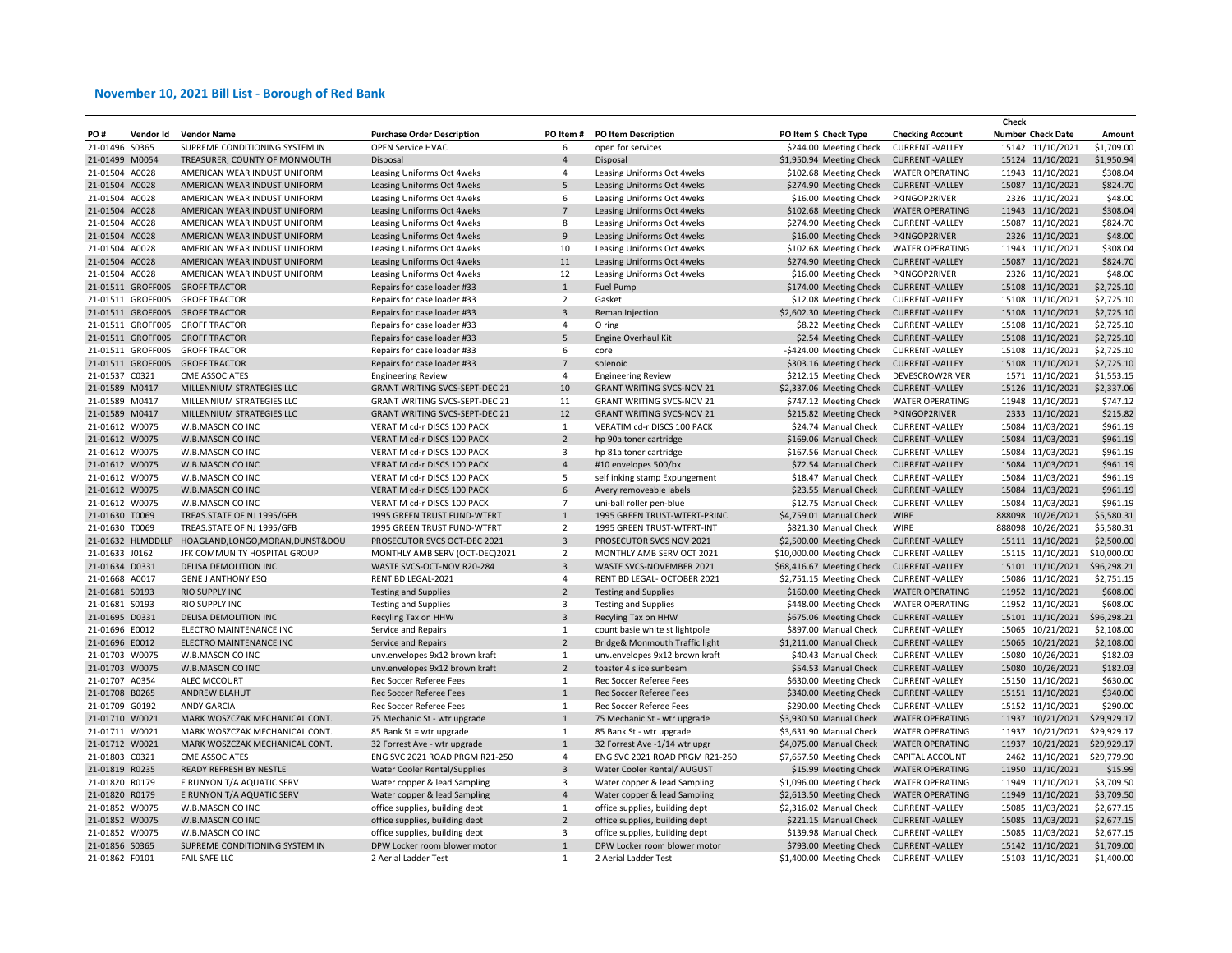|                |           |                                |                                     |                         |                                   |                          |                         | Check                    |             |
|----------------|-----------|--------------------------------|-------------------------------------|-------------------------|-----------------------------------|--------------------------|-------------------------|--------------------------|-------------|
| PO#            | Vendor Id | <b>Vendor Name</b>             | <b>Purchase Order Description</b>   | PO Item#                | <b>PO Item Description</b>        | PO Item \$ Check Type    | <b>Checking Account</b> | <b>Number Check Date</b> | Amount      |
| 21-01869 10107 |           | INTRON TECH SOLUTIONS, LLC.    | <b>TotalCARE Managed Serives</b>    | $\overline{2}$          | <b>TotalCARE Managed Svs-Oct</b>  | \$420.00 Manual Check    | <b>CURRENT-VALLEY</b>   | 15069 10/21/2021         | \$420.00    |
| 21-01873 S0368 |           | SIRCHIE ACQUISTION COMPANY LLC | Evdence/Crime Scene Supplies        | $\mathbf{1}$            | Evdence/Crime Scene Supplies      | \$30.90 Meeting Check    | <b>CURRENT-VALLEY</b>   | 15143 11/10/2021         | \$362.76    |
| 21-01873 S0368 |           | SIRCHIE ACQUISTION COMPANY LLC | <b>Evdence/Crime Scene Supplies</b> | $\overline{2}$          | <b>Evidence Bag Tubing</b>        | \$127.80 Meeting Check   | <b>CURRENT-VALLEY</b>   | 15143 11/10/2021         | \$362.76    |
| 21-01873 S0368 |           | SIRCHIE ACQUISTION COMPANY LLC | <b>Evdence/Crime Scene Supplies</b> | $\overline{\mathbf{3}}$ | Releasable Evidence Ties, 12in    | \$34.70 Meeting Check    | <b>CURRENT-VALLEY</b>   | 15143 11/10/2021         | \$362.76    |
| 21-01873 S0368 |           | SIRCHIE ACQUISTION COMPANY LLC | <b>Evdence/Crime Scene Supplies</b> | $\overline{4}$          | <b>Blank Kraft Evidence Bags</b>  | \$26.60 Meeting Check    | <b>CURRENT-VALLEY</b>   | 15143 11/10/2021         | \$362.76    |
| 21-01873 S0368 |           | SIRCHIE ACQUISTION COMPANY LLC | Evdence/Crime Scene Supplies        | 5                       | Preprinted Evidence Envelopes     | \$33.10 Meeting Check    | <b>CURRENT-VALLEY</b>   | 15143 11/10/2021         | \$362.76    |
| 21-01873 S0368 |           | SIRCHIE ACQUISTION COMPANY LLC | Evdence/Crime Scene Supplies        | $\,6\,$                 | Shipping/Handling (UPS Ground)    | \$78.61 Meeting Check    | <b>CURRENT-VALLEY</b>   | 15143 11/10/2021         | \$362.76    |
| 21-01873 S0368 |           | SIRCHIE ACQUISTION COMPANY LLC | Evdence/Crime Scene Supplies        | $\overline{7}$          | Preprinted Kraft Evidence Bags    | \$31.05 Meeting Check    | <b>CURRENT -VALLEY</b>  | 15143 11/10/2021         | \$362.76    |
| 21-01896 J0133 |           | JERSEY WHOLESALE TIRE          | Gator at CBP                        | $\mathbf{1}$            | CA5753N1                          | \$162.00 Meeting Check   | <b>CURRENT-VALLEY</b>   | 15114 11/10/2021         | \$162.00    |
| 21-01899 S0402 |           | <b>STAND UP STATIONS</b>       | Wall Mount Auto Dispensers          | 1                       | Wall Mount Auto Dispensers        | \$400.00 Manual Check    | <b>CURRENT-VALLEY</b>   | 15082 10/28/2021         | \$725.00    |
| 21-01899 S0402 |           | <b>STAND UP STATIONS</b>       | Wall Mount Auto Dispensers          | $\overline{2}$          | Hand Sanitizer gallon             | \$250.00 Manual Check    | <b>CURRENT-VALLEY</b>   | 15082 10/28/2021         | \$725.00    |
| 21-01899 S0402 |           | <b>STAND UP STATIONS</b>       | Wall Mount Auto Dispensers          | $\overline{3}$          | <b>Freight Charges</b>            | \$75.00 Manual Check     | <b>CURRENT-VALLEY</b>   | 15082 10/28/2021         | \$725.00    |
| 21-01900 W0021 |           | MARK WOSZCZAK MECHANICAL CONT. | 31 E Westside AVe wtr project       | $\mathbf{1}$            | 31 E Westside Ave wtr project     | \$3,743.70 Manual Check  | <b>WATER OPERATING</b>  | 11937 10/21/2021         | \$29,929.17 |
|                |           |                                |                                     | $\overline{2}$          |                                   |                          |                         |                          |             |
| 21-01901 C0032 |           | CHESAPEAKE EXTERMINATING       | <b>B/G Extermination Services</b>   |                         | B/G Extermination Ser-10/19/21    | \$35.00 Meeting Check    | <b>CURRENT-VALLEY</b>   | 15094 11/10/2021         | \$360.00    |
| 21-01901 C0032 |           | CHESAPEAKE EXTERMINATING       | <b>B/G Extermination Services</b>   | $\overline{3}$          | B/G Extermination Ser-10/19/21    | \$60.00 Meeting Check    | <b>CURRENT-VALLEY</b>   | 15094 11/10/2021         | \$360.00    |
| 21-01901 C0032 |           | CHESAPEAKE EXTERMINATING       | <b>B/G Extermination Services</b>   | $\overline{4}$          | B/G Extermination Ser-10/19/21    | \$60.00 Meeting Check    | <b>CURRENT-VALLEY</b>   | 15094 11/10/2021         | \$360.00    |
| 21-01901 C0032 |           | CHESAPEAKE EXTERMINATING       | <b>B/G Extermination Services</b>   | $\sqrt{5}$              | B/G Extermination Ser-10/19/21    | \$35.00 Meeting Check    | <b>CURRENT-VALLEY</b>   | 15094 11/10/2021         | \$360.00    |
| 21-01901 C0032 |           | CHESAPEAKE EXTERMINATING       | <b>B/G Extermination Services</b>   | 6                       | B/G Extermination Ser-10/19/21    | \$30.00 Meeting Check    | <b>CURRENT-VALLEY</b>   | 15094 11/10/2021         | \$360.00    |
| 21-01901 C0032 |           | CHESAPEAKE EXTERMINATING       | <b>B/G Extermination Services</b>   | $\overline{7}$          | B/G Extermination Ser-10/19/21    | \$25.00 Meeting Check    | <b>CURRENT-VALLEY</b>   | 15094 11/10/2021         | \$360.00    |
| 21-01901 C0032 |           | CHESAPEAKE EXTERMINATING       | <b>B/G Extermination Services</b>   | 8                       | B/G Extermination Ser-10/19/21    | \$25.00 Meeting Check    | <b>CURRENT -VALLEY</b>  | 15094 11/10/2021         | \$360.00    |
| 21-01901 C0032 |           | CHESAPEAKE EXTERMINATING       | <b>B/G Extermination Services</b>   | 9                       | <b>B/G Extermination Ser</b>      | \$90.00 Meeting Check    | <b>CURRENT-VALLEY</b>   | 15094 11/10/2021         | \$360.00    |
| 21-01911 W0021 |           | MARK WOSZCZAK MECHANICAL CONT. | 1"wtr upgrd-38 W Westside Ave       | $\mathbf{1}$            | 1"wtr upgrade-38 W Westside Av    | \$3,569.40 Manual Check  | <b>WATER OPERATING</b>  | 11937 10/21/2021         | \$29,929.17 |
| 21-01912 W0126 |           | <b>WEINER LAW GROUP LLP</b>    | LEGAL-LABOR COUNSEL-RES 21-21       | 10                      | LEGAL-GENERAL LABOR-SEPT 21       | \$480.00 Meeting Check   | <b>CURRENT-VALLEY</b>   | 15148 11/10/2021         | \$1,425.00  |
| 21-01912 W0126 |           | WEINER LAW GROUP LLP           | LEGAL-LABOR COUNSEL-RES 21-21       | 11                      | LEGAL-COVID COMP PAY-SEPT 21      | \$345.00 Meeting Check   | <b>CURRENT-VALLEY</b>   | 15148 11/10/2021         | \$1,425.00  |
| 21-01912 W0126 |           | WEINER LAW GROUP LLP           | LEGAL-LABOR COUNSEL-RES 21-21       | 12                      | LEGAL-FAIL TO PROTECT-SEPT 21     | \$420.00 Meeting Check   | <b>CURRENT-VALLEY</b>   | 15148 11/10/2021         | \$1,425.00  |
| 21-01912 W0126 |           | WEINER LAW GROUP LLP           | LEGAL-LABOR COUNSEL-RES 21-21       | 13                      | LEGAL-GREEN/CAIN TERM-SEPT 21     | \$30.00 Meeting Check    | <b>CURRENT-VALLEY</b>   | 15148 11/10/2021         | \$1,425.00  |
| 21-01912 W0126 |           | WEINER LAW GROUP LLP           | LEGAL-LABOR COUNSEL-RES 21-21       | 14                      | LEGAL-GOOD FAITH BARG-SEPT 21     | \$60.00 Meeting Check    | <b>CURRENT-VALLEY</b>   | 15148 11/10/2021         | \$1,425.00  |
| 21-01912 W0126 |           | WEINER LAW GROUP LLP           | LEGAL-LABOR COUNSEL-RES 21-21       | 15                      | LEGAL-STEP GUIDE-SEPT 21          | \$45.00 Meeting Check    | <b>CURRENT -VALLEY</b>  | 15148 11/10/2021         | \$1,425.00  |
| 21-01912 W0126 |           | WEINER LAW GROUP LLP           | LEGAL-LABOR COUNSEL-RES 21-21       | 16                      | LEGAL-RESTROOM ISSUES-SEPT 21     | \$45.00 Meeting Check    | <b>CURRENT-VALLEY</b>   | 15148 11/10/2021         | \$1,425.00  |
| 21-01922 H0038 |           | DOREEN HOFFMANN                | Medicare Reim Oct-Dec 2021          | 3                       | Medicare Reim Nov 2021            | \$220.20 Meeting Check   | <b>CURRENT -VALLEY</b>  | 15109 11/10/2021         | \$220.20    |
| 21-01923 W0075 |           | W.B.MASON CO INC               | <b>Office Supplies</b>              | $\mathbf{1}$            | Office Supplies Copy Paper        | \$56.99 Manual Check     | <b>CURRENT-VALLEY</b>   | 15075 10/21/2021         | \$65.96     |
| 21-01923 W0075 |           | W.B.MASON CO INC               | <b>Office Supplies</b>              | $\overline{2}$          | Office Supplies Dish Soap         | \$8.97 Manual Check      | <b>CURRENT-VALLEY</b>   | 15075 10/21/2021         | \$65.96     |
| 21-01928 R0239 |           | <b>CHRISTOPHER REID</b>        | REIMBURSEMENT MOSA-Ref Fees         | $\overline{4}$          | REIMBURSEMENT MOSA-Ref Fees       | \$120.00 Meeting Check   | RECREATION-VNB          | 1350 11/10/2021          | \$240.00    |
| 21-01928 R0239 |           | <b>CHRISTOPHER REID</b>        | REIMBURSEMENT MOSA-Ref Fees         | 5                       | REIMBURSEMENT MOSA-Ref Fees       | \$120.00 Meeting Check   | RECREATION-VNB          | 1350 11/10/2021          | \$240.00    |
| 21-01940 M0038 |           | MON CTY POLICE ACADEMY         | <b>Accelerated Wavier</b>           | $\mathbf{1}$            | <b>Accelerated Wavier</b>         | \$500.00 Meeting Check   | <b>CURRENT-VALLEY</b>   | 15121 11/10/2021         | \$575.00    |
| 21-01951 T0004 |           | <b>T&amp;M ASSOCIATES</b>      | <b>ENGINEERING SVS-PB/ZB</b>        | 11                      | ESCROW PROJECT BILLING-ZR14328    | \$1,606.50 Meeting Check | DEVESCROW2RIVER         | 1573 11/10/2021          | \$1,606.50  |
| 21-01954 W0075 |           | W.B.MASON CO INC               |                                     | $1\,$                   |                                   | \$46.42 Manual Check     | <b>CURRENT-VALLEY</b>   | 15080 10/26/2021         | \$182.03    |
|                |           | W.B.MASON CO INC               | Monthly planner 2022                | $\overline{2}$          | Monthly planner 2022              | \$20.15 Manual Check     | <b>CURRENT-VALLEY</b>   |                          | \$182.03    |
| 21-01954 W0075 |           |                                | Monthly planner 2022                |                         | post it notes 3x3 14pk            |                          |                         | 15080 10/26/2021         |             |
| 21-01954 W0075 |           | W.B.MASON CO INC               | Monthly planner 2022                | $\overline{3}$          | post it notes 4x4 lined 6 pads    | \$20.50 Manual Check     | <b>CURRENT-VALLEY</b>   | 15080 10/26/2021         | \$182.03    |
| 21-01955 L0173 |           | LAWRENCE WILLIAM LUTTRELL PC   | Alt.pub def-State v Johnson         | $\mathbf{1}$            | Alt.pub def-State v Johnson       | \$150.00 Meeting Check   | TRUST ACCOUNT           | 5840 11/10/2021          | \$600.00    |
| 21-01955 L0173 |           | LAWRENCE WILLIAM LUTTRELL PC   | Alt.pub def-State v Johnson         | $\overline{2}$          | alt.pub def state v armstrong     | \$450.00 Meeting Check   | <b>TRUST ACCOUNT</b>    | 5840 11/10/2021          | \$600.00    |
| 21-01971 W0075 |           | W.B.MASON CO INC               | office supplies                     | $\mathbf{1}$            | small binder clips                | \$1.50 Manual Check      | <b>CURRENT - VALLEY</b> | 15081 10/28/2021         | \$219.96    |
| 21-01971 W0075 |           | W.B.MASON CO INC               | office supplies                     | $\overline{2}$          | AA batteries                      | \$5.76 Manual Check      | <b>CURRENT-VALLEY</b>   | 15081 10/28/2021         | \$219.96    |
| 21-01971 W0075 |           | W.B.MASON CO INC               | office supplies                     | 3                       | Epson receipter ribbon            | \$56.40 Manual Check     | <b>CURRENT-VALLEY</b>   | 15081 10/28/2021         | \$219.96    |
| 21-01971 W0075 |           | W.B.MASON CO INC               | office supplies                     | $\overline{4}$          | page post flags                   | \$2.49 Manual Check      | <b>CURRENT-VALLEY</b>   | 15081 10/28/2021         | \$219.96    |
| 21-01971 W0075 |           | W.B.MASON CO INC               | office supplies                     | 5                       | pilot black pens                  | \$17.72 Manual Check     | <b>CURRENT-VALLEY</b>   | 15081 10/28/2021         | \$219.96    |
| 21-01971 W0075 |           | W.B.MASON CO INC               | office supplies                     | 6                       | desk calendar 2022                | \$13.98 Manual Check     | <b>CURRENT-VALLEY</b>   | 15081 10/28/2021         | \$219.96    |
| 21-01971 W0075 |           | W.B.MASON CO INC               | office supplies                     | $\overline{7}$          | At a glance wall calendar 2022    | \$16.58 Manual Check     | <b>CURRENT-VALLEY</b>   | 15081 10/28/2021         | \$219.96    |
| 21-01971 W0075 |           | W.B.MASON CO INC               | office supplies                     | 8                       | copy paper 81/2x11                | \$91.05 Manual Check     | <b>CURRENT-VALLEY</b>   | 15081 10/28/2021         | \$219.96    |
| 21-01971 W0075 |           | W.B.MASON CO INC               | office supplies                     | 9                       | letter envelopes                  | \$14.48 Manual Check     | <b>CURRENT-VALLEY</b>   | 15081 10/28/2021         | \$219.96    |
| 21-01972 N0259 |           | NEW JERSEY YOUTH SOCCER        | <b>MOSA RBFC Registraion Fees</b>   | $\mathbf{1}$            | <b>MOSA RBFC Registraion Fees</b> | \$1,520.00 Meeting Check | RECREATION-VNB          | 1349 11/10/2021          | \$1,520.00  |
| 21-01974 F0206 |           | FUSION SCHOOL OF BASKETBALL LL | Rec Summer Basketball Fees          | $\mathbf{1}$            | Rec Summer Basketball Fees        | \$1,000.00 Meeting Check | <b>CURRENT-VALLEY</b>   | 15105 11/10/2021         | \$1,000.00  |
| 21-01975 G0202 |           | <b>CLAUDIA GARCIA</b>          | Rec Soccer Referee Fees             | $\mathbf{1}$            | Rec Soccer Referee Fees           | \$150.00 Meeting Check   | <b>CURRENT-VALLEY</b>   | 15153 11/10/2021         | \$150.00    |
| 21-01977 R0002 |           | RED BANK FIRST AID             | First Aid - Rent                    | $\mathbf{1}$            | First Aid - Rent                  | \$10,000.00 Manual Check | <b>CURRENT -VALLEY</b>  | 15072 10/21/2021         | \$10,000.00 |
| 21-01979 N0009 |           | NAVESINK HOOK AND LADDER       | 7-9 Mechanic - Rent                 | $\mathbf{1}$            | 7-9 Mechanic - Rent               | \$10,000.00 Manual Check | <b>CURRENT-VALLEY</b>   | 15071 10/21/2021         | \$10,000.00 |
| 21-01980 W0013 |           | <b>WESTSIDE HOSE</b>           | Rent and Janitorial                 | $\mathbf{1}$            | Rent and Janitorial               | \$10,000.00 Manual Check | <b>CURRENT-VALLEY</b>   | 15074 10/21/2021         | \$10,000.00 |
|                |           | <b>INDEPENDENT ENGINE CO</b>   | 151 Spring St - Rent                | $\mathbf{1}$            | 151 Spring St - Rent              | \$5,000.00 Manual Check  | <b>CURRENT-VALLEY</b>   | 15068 10/21/2021         | \$5,000.00  |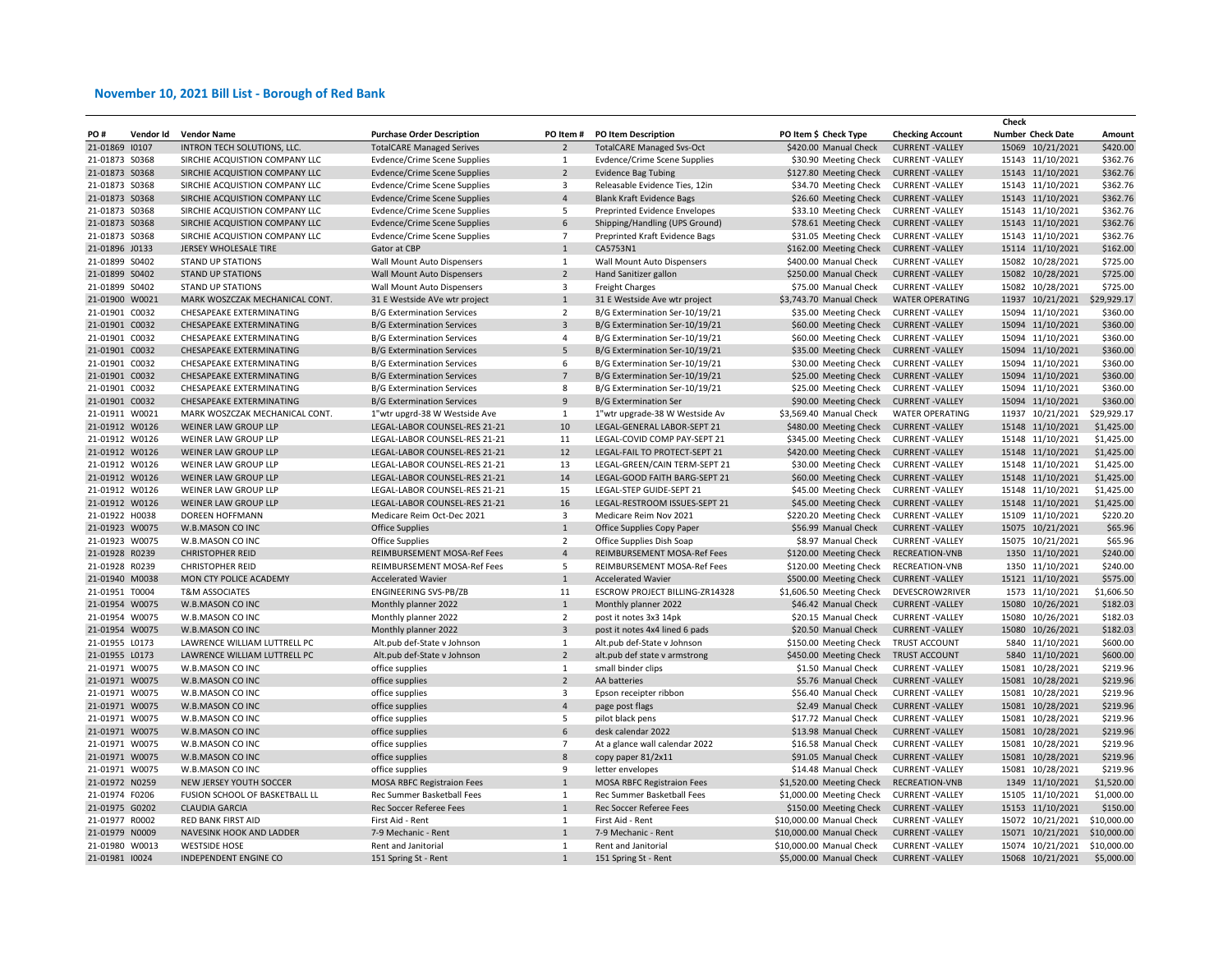|                |           |                                 |                                   |                              |                                |                          |                         | Check                    |             |
|----------------|-----------|---------------------------------|-----------------------------------|------------------------------|--------------------------------|--------------------------|-------------------------|--------------------------|-------------|
| PO#            | Vendor Id | <b>Vendor Name</b>              | <b>Purchase Order Description</b> | PO Item#                     | <b>PO Item Description</b>     | PO Item \$ Check Type    | <b>Checking Account</b> | <b>Number Check Date</b> | Amount      |
| 21-01982 L0039 |           | LIBERTY HOSE COMPANY            | 151 Spring St - Rent              | $\mathbf{1}$                 | 151 Spring St - Rent           | \$5,000.00 Manual Check  | <b>CURRENT-VALLEY</b>   | 15070 10/21/2021         | \$5,000.00  |
| 21-01983 U0006 |           | UNION HOSE COMPANY              | 161 Shrewsbury Ave - Rent         | $\mathbf{1}$                 | 161 Shrewsbury Ave - Rent      | \$10,000.00 Manual Check | <b>CURRENT-VALLEY</b>   | 15073 10/21/2021         | \$10,000.00 |
| 21-01984 H0034 |           | ROBERT HOLIDAY                  | Award Stipen                      | 1                            | Award Stipen                   | \$5,000.00 Manual Check  | <b>CURRENT-VALLEY</b>   | 15067 10/21/2021         | \$5,000.00  |
| 21-01985 D0190 |           | <b>THOMAS DOREMUS</b>           | Award Stipen                      | $\mathbf 1$                  | Award Stipen                   | \$3,500.00 Manual Check  | <b>CURRENT-VALLEY</b>   | 15064 10/21/2021         | \$3,500.00  |
| 21-01986 F0216 |           | NICHOLAS FERRARO                | Award Stipen                      | $\mathbf{1}$                 | Award Stipen                   | \$3,500.00 Manual Check  | <b>CURRENT -VALLEY</b>  | 15066 10/21/2021         | \$3,500.00  |
| 21-01987 J0158 |           | JAMESON D. LOUDIN               | Rec Soccer Referee Fees           | $1\,$                        | Rec Soccer Referee Fees        | \$330.00 Meeting Check   | <b>CURRENT-VALLEY</b>   | 15154 11/10/2021         | \$330.00    |
| 21-01993 M0038 |           | MON CTY POLICE ACADEMY          | Method of Instruction 21 (b)      | $\mathbf 1$                  | Method of Instruction 21 (b)   | \$75.00 Meeting Check    | <b>CURRENT -VALLEY</b>  | 15121 11/10/2021         | \$575.00    |
| 21-02008 E0012 |           | ELECTRO MAINTENANCE INC         | open for repairs                  | $\overline{2}$               | Open for repairs               | \$967.00 Meeting Check   | <b>CURRENT-VALLEY</b>   | 15102 11/10/2021         | \$1,478.00  |
| 21-02009 E0012 |           | ELECTRO MAINTENANCE INC         | Garage Motor Repair part PU       | $\overline{2}$               | Garage Motor Repair part PU    | \$511.00 Meeting Check   | <b>CURRENT-VALLEY</b>   | 15102 11/10/2021         | \$1,478.00  |
| 21-02010 W0021 |           | MARK WOSZCZAK MECHANICAL CONT.  | 119 Hudson Ave-ER wtr service     | $\mathbf{1}$                 | 119 Hudson Av-emerg wtr svc    | \$5,547.17 Manual Check  | <b>WATER OPERATING</b>  | 11937 10/21/2021         | \$29,929.17 |
| 21-02012 C0246 |           | CONTINENTAL FIRE & SAFETY INC   | Gas testing equipment             | $\mathbf{1}$                 | Gas testing equipment          | \$1,372.00 Meeting Check | <b>CURRENT-VALLEY</b>   | 15098 11/10/2021         | \$1,372.00  |
| 21-02014 C0051 |           | COMPLETE SECURITY SYSTEMS INC   | B/G Open for Services             | $\overline{2}$               | <b>B/G Open for Services</b>   | \$270.00 Meeting Check   | <b>CURRENT-VALLEY</b>   | 15096 11/10/2021         | \$764.75    |
| 21-02014 C0051 |           | COMPLETE SECURITY SYSTEMS INC   | B/G Open for Services             | 3                            | B/G Open for Services          | \$303.75 Meeting Check   | <b>CURRENT-VALLEY</b>   | 15096 11/10/2021         | \$764.75    |
| 21-02014 C0051 |           | COMPLETE SECURITY SYSTEMS INC   | B/G Open for Services             | $\overline{4}$               | B/G Open for Services          | \$191.00 Meeting Check   | <b>CURRENT - VALLEY</b> | 15096 11/10/2021         | \$764.75    |
| 21-02016 M0325 |           | MSC INDUSTRIAL SUPPLY CO        | Supplies                          | $\mathbf{1}$                 | 4500ML Soap Wall Dispensers    | \$53.00 Meeting Check    | <b>CURRENT-VALLEY</b>   | 15125 11/10/2021         | \$2,732.50  |
| 21-02016 M0325 |           | MSC INDUSTRIAL SUPPLY CO        | Supplies                          | $\overline{2}$               | 5Gal Bag-in-box glass cleaner  | \$174.21 Meeting Check   | <b>CURRENT-VALLEY</b>   | 15125 11/10/2021         | \$2,732.50  |
|                |           |                                 |                                   | 3                            |                                |                          | <b>CURRENT-VALLEY</b>   |                          |             |
| 21-02016 M0325 |           | MSC INDUSTRIAL SUPPLY CO        | Supplies                          |                              | lift dual Carpet Extractor     | \$569.59 Meeting Check   |                         | 15125 11/10/2021         | \$2,732.50  |
| 21-02016 M0325 |           | MSC INDUSTRIAL SUPPLY CO        | Supplies                          | $\overline{4}$               | refill instant hand sanitizer  | \$164.70 Meeting Check   | <b>CURRENT-VALLEY</b>   | 15125 11/10/2021         | \$2,732.50  |
| 21-02018 S0009 |           | SHREWSBURY AUTO PARTS INC       | Open supplies and maintenance     | $\overline{2}$               | Open supplies and maintenance  | \$111.24 Meeting Check   | <b>CURRENT -VALLEY</b>  | 15137 11/10/2021         | \$1,343.64  |
| 21-02018 S0009 |           | SHREWSBURY AUTO PARTS INC       | Open supplies and maintenance     | $\overline{\mathbf{3}}$      | Open supplies and maintenance  | \$20.46 Meeting Check    | <b>CURRENT-VALLEY</b>   | 15137 11/10/2021         | \$1,343.64  |
| 21-02018 S0009 |           | SHREWSBURY AUTO PARTS INC       | Open supplies and maintenance     | $\overline{4}$               | Open supplies and maintenance  | \$65.86 Meeting Check    | <b>CURRENT-VALLEY</b>   | 15137 11/10/2021         | \$1,343.64  |
| 21-02018 S0009 |           | SHREWSBURY AUTO PARTS INC       | Open supplies and maintenance     | $5\phantom{a}$               | Open supplies and maintenance  | \$111.24 Meeting Check   | <b>CURRENT-VALLEY</b>   | 15137 11/10/2021         | \$1,343.64  |
| 21-02018 S0009 |           | SHREWSBURY AUTO PARTS INC       | Open supplies and maintenance     | 6                            | Open supplies and maintenance  | \$28.11 Meeting Check    | <b>CURRENT-VALLEY</b>   | 15137 11/10/2021         | \$1,343.64  |
| 21-02018 S0009 |           | SHREWSBURY AUTO PARTS INC       | Open supplies and maintenance     | $\overline{7}$               | Open supplies and maintenance  | \$36.25 Meeting Check    | <b>CURRENT-VALLEY</b>   | 15137 11/10/2021         | \$1,343.64  |
| 21-02018 S0009 |           | SHREWSBURY AUTO PARTS INC       | Open supplies and maintenance     | 8                            | Open supplies and maintenance  | \$323.60 Meeting Check   | <b>CURRENT-VALLEY</b>   | 15137 11/10/2021         | \$1,343.64  |
| 21-02018 S0009 |           | SHREWSBURY AUTO PARTS INC       | Open supplies and maintenance     | $\boldsymbol{9}$             | Open supplies and maintenance  | \$295.46 Meeting Check   | <b>CURRENT-VALLEY</b>   | 15137 11/10/2021         | \$1,343.64  |
| 21-02018 S0009 |           | SHREWSBURY AUTO PARTS INC       | Open supplies and maintenance     | 10                           | Open supplies and maintenance  | \$36.75 Meeting Check    | <b>CURRENT-VALLEY</b>   | 15137 11/10/2021         | \$1,343.64  |
| 21-02018 S0009 |           | SHREWSBURY AUTO PARTS INC       | Open supplies and maintenance     | 11                           | Open supplies and maintenance  | \$6.76 Meeting Check     | <b>CURRENT-VALLEY</b>   | 15137 11/10/2021         | \$1,343.64  |
| 21-02018 S0009 |           | SHREWSBURY AUTO PARTS INC       | Open supplies and maintenance     | 12                           | Open supplies and maintenance  | \$28.75 Meeting Check    | <b>CURRENT-VALLEY</b>   | 15137 11/10/2021         | \$1,343.64  |
| 21-02018 S0009 |           | SHREWSBURY AUTO PARTS INC       | Open supplies and maintenance     | 13                           | Open supplies and maintenance  | \$75.52 Meeting Check    | <b>CURRENT-VALLEY</b>   | 15137 11/10/2021         | \$1,343.64  |
| 21-02018 S0009 |           | SHREWSBURY AUTO PARTS INC       | Open supplies and maintenance     | 14                           | Open supplies and maintenance  | \$111.24 Meeting Check   | <b>CURRENT-VALLEY</b>   | 15137 11/10/2021         | \$1,343.64  |
| 21-02018 S0009 |           | SHREWSBURY AUTO PARTS INC       | Open supplies and maintenance     | 15                           | Open supplies and maintenance  | \$49.28 Meeting Check    | <b>CURRENT-VALLEY</b>   | 15137 11/10/2021         | \$1,343.64  |
| 21-02018 S0009 |           | SHREWSBURY AUTO PARTS INC       | Open supplies and maintenance     | 16                           | Open supplies and maintenance  | \$36.25 Meeting Check    | <b>CURRENT-VALLEY</b>   | 15137 11/10/2021         | \$1,343.64  |
| 21-02018 S0009 |           | SHREWSBURY AUTO PARTS INC       | Open supplies and maintenance     | 17                           | Open supplies and maintenance  | \$5.75 Meeting Check     | <b>CURRENT-VALLEY</b>   | 15137 11/10/2021         | \$1,343.64  |
| 21-02018 S0009 |           | SHREWSBURY AUTO PARTS INC       | Open supplies and maintenance     | 18                           | Open supplies and maintenance  | \$50.39 Meeting Check    | <b>CURRENT-VALLEY</b>   | 15137 11/10/2021         | \$1,343.64  |
| 21-02018 S0009 |           | SHREWSBURY AUTO PARTS INC       | Open supplies and maintenance     | 19                           | Open supplies and maintenance  | \$27.02 Meeting Check    | <b>CURRENT-VALLEY</b>   | 15137 11/10/2021         | \$1,343.64  |
| 21-02018 S0009 |           | SHREWSBURY AUTO PARTS INC       | Open supplies and maintenance     | 20                           | Open supplies and maintenance  | -\$18.91 Meeting Check   | <b>CURRENT-VALLEY</b>   | 15137 11/10/2021         | \$1,343.64  |
| 21-02018 S0009 |           | SHREWSBURY AUTO PARTS INC       | Open supplies and maintenance     | 21                           | Open supplies and maintenance  | -\$18.00 Meeting Check   | <b>CURRENT-VALLEY</b>   | 15137 11/10/2021         | \$1,343.64  |
| 21-02018 S0009 |           | SHREWSBURY AUTO PARTS INC       | Open supplies and maintenance     | 22                           | Open supplies and maintenance  | -\$39.38 Meeting Check   | <b>CURRENT-VALLEY</b>   | 15137 11/10/2021         | \$1,343.64  |
| 21-02020 M0452 |           | MAGICAL VINCE                   | Magic Show for Halloween          | $\mathbf{1}$                 | Magic Show for Halloween       | \$400.00 Meeting Check   | <b>CURRENT-VALLEY</b>   | 15128 11/10/2021         | \$400.00    |
| 21-02021 W0021 |           | MARK WOSZCZAK MECHANICAL CONT.  | 55 Chapin Ave emerg wtr svc       | $\mathbf{1}$                 | 55 Chapin Ave - emerg wtr svc  | \$5,431.50 Manual Check  | <b>WATER OPERATING</b>  | 11937 10/21/2021         | \$29,929.17 |
| 21-02031 D0379 |           | DEVILS ARENA ENTERTAINMENT, LLC | Legend's Classic Game Tickets     | $1\,$                        | Legend's Classic Game Tickets  | \$600.00 Manual Check    | <b>CURRENT-VALLEY</b>   | 15083 10/29/2021         | \$600.00    |
| 21-02035 A0040 |           | <b>ASBURY PARK PRESS</b>        | 4 TAX SALE ADS                    | $\mathbf{1}$                 | 4 TAX SALE ADS                 | \$201.60 Meeting Check   | <b>CURRENT-VALLEY</b>   | 15088 11/10/2021         | \$201.60    |
|                |           |                                 |                                   | $1\,$                        |                                |                          |                         |                          | \$445.50    |
| 21-02036 P0237 |           | <b>SHARON PATTERSON</b>         | Medicare Reim 10/1-12/31 2021     |                              | Medicare Reim 10/1-12/31 2021  | \$445.50 Meeting Check   | <b>CURRENT-VALLEY</b>   | 15133 11/10/2021         |             |
| 21-02037 N0002 |           | <b>GREGORY NAGY</b>             | Med Reim                          | $\mathbf{1}$<br>$\mathbf{1}$ | Med Reim                       | \$1,667.40 Meeting Check | <b>CURRENT-VALLEY</b>   | 15129 11/10/2021         | \$1,667.40  |
| 21-02038 C0217 |           | <b>CDW GOVERNMENT INC</b>       | 2-Adobe Suite Software License    |                              | Adobe Suite Software           | \$544.30 Meeting Check   | <b>CURRENT-VALLEY</b>   | 15097 11/10/2021         | \$827.24    |
| 21-02041 J0093 |           | JAMM PRINTING LLC               | Resident Stickers/Pemrit Label    | $\mathbf{1}$                 | <b>Residential Permits</b>     | \$1,160.00 Meeting Check | PKINGOP2RIVER           | 2331 11/10/2021          | \$1,369.00  |
| 21-02041 J0093 |           | <b>JAMM PRINTING LLC</b>        | Resident Stickers/Pemrit Label    | $\overline{2}$               | 2022 Parking Lot Permit Labels | \$209.00 Meeting Check   | PKINGOP2RIVER           | 2331 11/10/2021          | \$1,369.00  |
| 21-02042 C0217 |           | CDW GOVERNMENT INC              | Server Ink Cartridges             | $\mathbf{1}$                 | Server Ink Cartridges          | \$86.62 Meeting Check    | <b>CURRENT-VALLEY</b>   | 15097 11/10/2021         | \$827.24    |
| 21-02042 C0217 |           | <b>CDW GOVERNMENT INC</b>       | Server Ink Cartridges             | $\overline{2}$               |                                | \$65.44 Meeting Check    | <b>CURRENT-VALLEY</b>   | 15097 11/10/2021         | \$827.24    |
| 21-02042 C0217 |           | CDW GOVERNMENT INC              | Server Ink Cartridges             | 3                            |                                | \$65.44 Meeting Check    | <b>CURRENT-VALLEY</b>   | 15097 11/10/2021         | \$827.24    |
| 21-02042 C0217 |           | <b>CDW GOVERNMENT INC</b>       | Server Ink Cartridges             | $\overline{4}$               |                                | \$65.44 Meeting Check    | <b>CURRENT-VALLEY</b>   | 15097 11/10/2021         | \$827.24    |
| 21-02043 W0075 |           | W.B.MASON CO INC                | <b>Office Supplies</b>            | $\overline{2}$               | DVD-R Discs, 100/PK            | \$85.38 Manual Check     | <b>CURRENT-VALLEY</b>   | 15084 11/03/2021         | \$961.19    |
| 21-02043 W0075 |           | W.B.MASON CO INC                | <b>Office Supplies</b>            | $\mathsf 3$                  | 6"X9" Clasp Envelopes, 100/BX  | \$11.79 Manual Check     | <b>CURRENT-VALLEY</b>   | 15084 11/03/2021         | \$961.19    |
| 21-02043 W0075 |           | W.B.MASON CO INC                | <b>Office Supplies</b>            | $\overline{4}$               | BIC Round Pens- Blue, 60/BX    | \$3.39 Manual Check      | <b>CURRENT -VALLEY</b>  | 15084 11/03/2021         | \$961.19    |
| 21-02043 W0075 |           | W.B.MASON CO INC                | <b>Office Supplies</b>            | 5                            | BIC Round Pens- Black, 60/BX   | \$3.39 Manual Check      | <b>CURRENT-VALLEY</b>   | 15084 11/03/2021         | \$961.19    |
| 21-02043 W0075 |           | W.B.MASON CO INC                | Office Supplies                   | 6                            | Sharpie Fine Point, Assorted   | \$22.80 Manual Check     | <b>CURRENT-VALLEY</b>   | 15084 11/03/2021         | \$961.19    |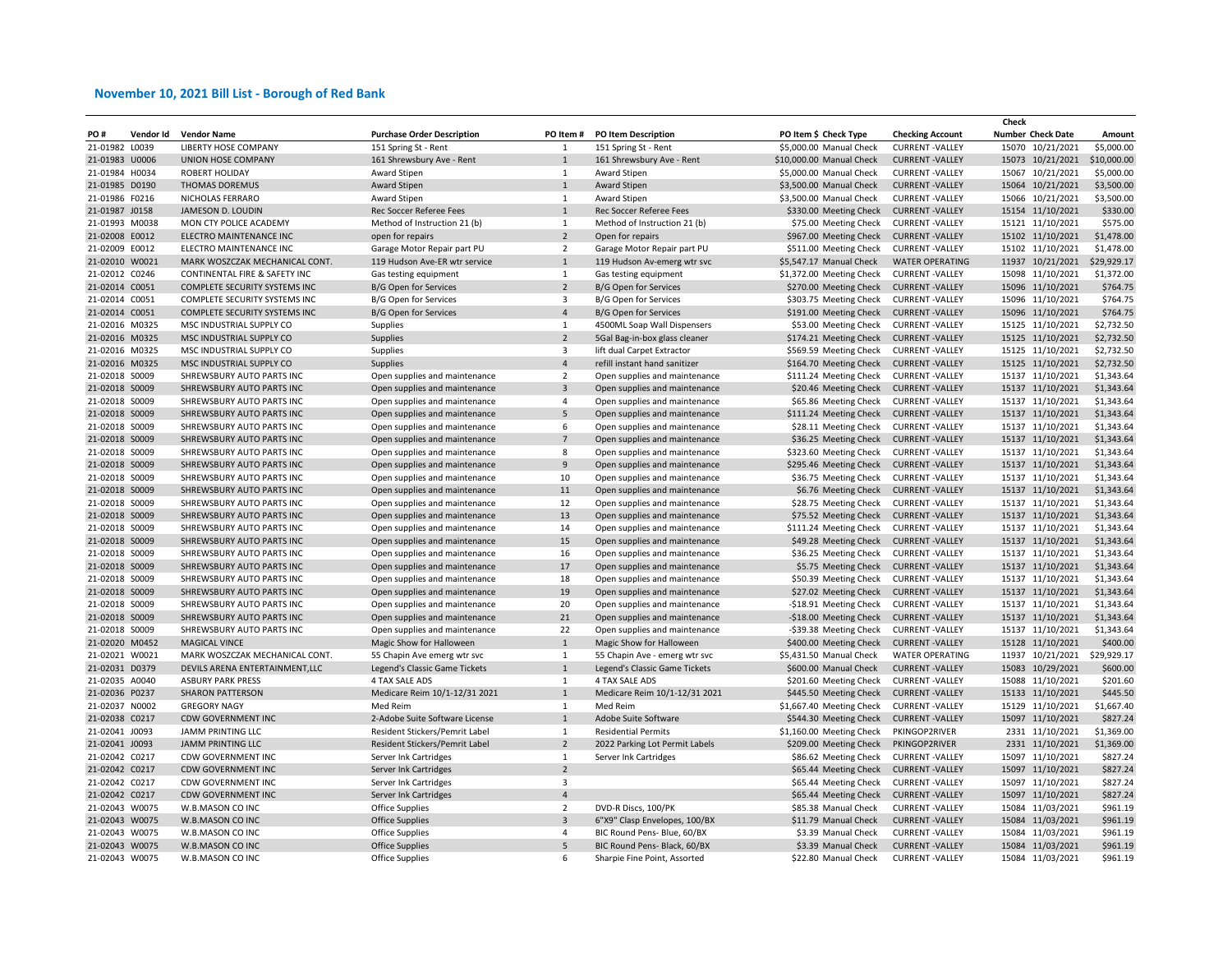|                                  |           |                                                                    |                                    |                         |                                    |                                                 |                                                | Check                         |             |
|----------------------------------|-----------|--------------------------------------------------------------------|------------------------------------|-------------------------|------------------------------------|-------------------------------------------------|------------------------------------------------|-------------------------------|-------------|
| PO #                             | Vendor Id | <b>Vendor Name</b>                                                 | <b>Purchase Order Description</b>  | PO Item#                | <b>PO Item Description</b>         | PO Item \$ Check Type                           | <b>Checking Account</b>                        | <b>Number Check Date</b>      | Amount      |
| 21-02043 W0075                   |           | W.B.MASON CO INC                                                   | <b>Office Supplies</b>             |                         | BIC Cristal Pen, Red Ink 12/PK     | \$3.15 Manual Check                             | <b>CURRENT-VALLEY</b>                          | 15084 11/03/2021              | \$961.19    |
| 21-02043 W0075                   |           | W.B.MASON CO INC                                                   | Office Supplies                    | 8                       | White-Out EZ Tape, 10/BX           | \$18.99 Manual Check                            | <b>CURRENT-VALLEY</b>                          | 15084 11/03/2021              | \$961.19    |
| 21-02043 W0075                   |           | W.B.MASON CO INC                                                   | <b>Office Supplies</b>             | 9                       | Post-It Notes - 3X3, 12/PK         | \$8.00 Manual Check                             | <b>CURRENT-VALLEY</b>                          | 15084 11/03/2021              | \$961.19    |
| 21-02043 W0075                   |           | W.B.MASON CO INC                                                   | <b>Office Supplies</b>             | 10                      | Recycled Copy Paper                | \$182.10 Manual Check                           | <b>CURRENT-VALLEY</b>                          | 15084 11/03/2021              | \$961.19    |
| 21-02043 W0075                   |           | W.B.MASON CO INC                                                   | <b>Office Supplies</b>             | 11                      | 1/3 End Tab Folders, 100/BX        | \$33.29 Manual Check                            | <b>CURRENT-VALLEY</b>                          | 15084 11/03/2021              | \$961.19    |
| 21-02043 W0075                   |           | W.B.MASON CO INC                                                   | <b>Office Supplies</b>             | 12                      | Calendar/Desk Pads                 | \$100.24 Manual Check                           | <b>CURRENT -VALLEY</b>                         | 15084 11/03/2021              | \$961.19    |
| 21-02045 D0331                   |           | DELISA DEMOLITION INC                                              | September Recycling                | $\mathbf{1}$            | September Recycling                | \$8,272.05 Meeting Check                        | <b>CURRENT-VALLEY</b>                          | 15101 11/10/2021              | \$96,298.21 |
| 21-02047 A0327                   |           | ATLANTIC TREE EXPERTS CO INC                                       | 23 Buena Place                     | $\mathbf{1}$            | 23 Buena Place                     | \$375.00 Meeting Check                          | <b>CURRENT -VALLEY</b>                         | 15090 11/10/2021              | \$375.00    |
| 21-02052 G0159                   |           | <b>GOLD TYPE BUSINESS MACHINES</b>                                 | E-Ticketing July-Sep. 2021         | $\mathbf{1}$            | E-Ticketing July-Sep. 2021         | \$519.50 Meeting Check                          | <b>CURRENT-VALLEY</b>                          | 15106 11/10/2021              | \$519.50    |
| 21-02052 G0159                   |           | <b>GOLD TYPE BUSINESS MACHINES</b>                                 | E-Ticketing July-Sep. 2021         | $\overline{2}$          | Parking Portion                    | \$923.55 Meeting Check                          | PKINGOP2RIVER                                  | 2329 11/10/2021               | \$923.55    |
| 21-02053 W0037                   |           | <b>GEORGE WALL LINCOLN MERCURY IN</b>                              | <b>Auto Parts</b>                  | $\mathbf{1}$            | <b>Auto Parts</b>                  | \$27.82 Meeting Check                           | <b>CURRENT-VALLEY</b>                          | 15146 11/10/2021              | \$236.72    |
| 21-02053 W0037                   |           | GEORGE WALL LINCOLN MERCURY IN                                     | Auto Parts                         | $\overline{2}$          | Invoice No: FOW210015              | \$97.27 Meeting Check                           | <b>CURRENT-VALLEY</b>                          | 15146 11/10/2021              | \$236.72    |
| 21-02053 W0037                   |           | GEORGE WALL LINCOLN MERCURY IN                                     | <b>Auto Parts</b>                  | $\overline{3}$          | Invoice No: FOW210019              | \$15.80 Meeting Check                           | <b>CURRENT-VALLEY</b>                          | 15146 11/10/2021              | \$236.72    |
| 21-02053 W0037                   |           | GEORGE WALL LINCOLN MERCURY IN                                     | Auto Parts                         | $\overline{4}$          | Invoice No: FOW210041              | \$20.78 Meeting Check                           | <b>CURRENT - VALLEY</b>                        | 15146 11/10/2021              | \$236.72    |
| 21-02053 W0037                   |           | GEORGE WALL LINCOLN MERCURY IN                                     | <b>Auto Parts</b>                  | $\mathsf S$             | Invoice No: FOW210512              | \$42.07 Meeting Check                           | <b>CURRENT-VALLEY</b>                          | 15146 11/10/2021              | \$236.72    |
| 21-02053 W0037                   |           | GEORGE WALL LINCOLN MERCURY IN                                     | <b>Auto Parts</b>                  | 6                       | Invoice No: FOW210536              | \$32.98 Meeting Check                           | <b>CURRENT-VALLEY</b>                          | 15146 11/10/2021              | \$236.72    |
| 21-02055 C0027                   |           | CENTRAL JERSEY HEALTH INS.FUND                                     | HEALTH INSURANCE NOVEMBER 21       | $\mathbf{1}$            | HEALTH INSURANCE NOVEMBER 21       | \$211,671.28 Meeting Check                      | <b>CURRENT-VALLEY</b>                          | 15093 11/10/2021 \$211,671.28 |             |
| 21-02055 C0027                   |           | CENTRAL JERSEY HEALTH INS.FUND                                     | HEALTH INSURANCE NOVEMBER 21       | $\overline{2}$          | HEALTH INSURANCE NOVEMBER 21       | \$67,667.86 Meeting Check                       | <b>WATER OPERATING</b>                         | 11944 11/10/2021              | \$67,667.86 |
| 21-02055 C0027                   |           | CENTRAL JERSEY HEALTH INS.FUND                                     | HEALTH INSURANCE NOVEMBER 21       | $\overline{3}$          | HEALTH INSURANCE NOVEMBER 21       | \$19,547.16 Meeting Check                       | PKINGOP2RIVER                                  | 2327 11/10/2021               | \$19,547.16 |
| 21-02056 K0022                   |           | KEVIN E KENNEDY ESQ                                                | <b>ZBA Legal Services</b>          | 1                       | <b>ZBA Legal Services</b>          | \$1,560.00 Meeting Check                        | <b>CURRENT -VALLEY</b>                         | 15116 11/10/2021              | \$1,560.00  |
| 21-02056 K0022                   |           | KEVIN E KENNEDY ESQ                                                |                                    | $\overline{3}$          |                                    |                                                 | DEVESCROW2RIVER                                | 1572 11/10/2021               | \$1,056.00  |
|                                  |           |                                                                    | <b>ZBA Legal Services</b>          | $\overline{4}$          | <b>ZBA Legal Services</b>          | \$444.00 Meeting Check                          |                                                |                               | \$1,056.00  |
| 21-02056 K0022                   |           | <b>KEVIN E KENNEDY ESQ</b>                                         | <b>ZBA Legal Services</b>          |                         | <b>ZBA Legal Services</b>          | \$612.00 Meeting Check                          | DEVESCROW2RIVER                                | 1572 11/10/2021               |             |
| 21-02057 W0100                   |           | DAXUAN WANG                                                        | B 52.01 L 1.04 Cert 19-00005       | $\mathbf{1}$            | B 52.01 L 1.04 Cert 19-00005       | \$24,305.36 Meeting Check                       | TTL REDEMPTION                                 | 3883 11/10/2021               | \$24,305.36 |
| 21-02057 W0100                   |           | DAXUAN WANG                                                        | B 52.01 L 1.04 Cert 19-00005       | $\overline{2}$          | B 52.02 L 1.04 Cert 19-00005 P     | \$20,000.00 Meeting Check                       | TRUST ACCOUNT                                  | 5841 11/10/2021               | \$20,000.00 |
| 21-02058 C0338                   |           | CHRISTIANA TRT CUST GSRAN-Z LL                                     | B 102 L 27 Cert 21-00007           | $\mathbf{1}$            | B 102 L27 Cert 21-00007            | \$16,475.68 Meeting Check                       | TTL REDEMPTION                                 | 3881 11/10/2021 \$16,475.68   |             |
| 21-02058 C0338                   |           | CHRISTIANA TRT CUST GSRAN-Z LL                                     | B 102 L 27 Cert 21-00007           | $\overline{2}$          | B 102 L 27 Cert 21-00007 P         | \$143,900.00 Meeting Check                      | TRUST ACCOUNT                                  | 5837 11/10/2021 \$143,900.00  |             |
| 21-02059 S0029                   |           | SHREWSBURY OFFICE SUPPLY                                           | <b>Emergency Toner for Printer</b> | $\mathbf{1}$            | <b>Emergency Toner for Printer</b> | \$94.95 Meeting Check                           | PKINGOP2RIVER                                  | 2335 11/10/2021               | \$379.80    |
| 21-02060 B0228                   |           | BOROUGH OF FAIR HAVEN                                              | Improvements to Harrison Ave.      | $\mathbf{1}$            | Improvements to Harrison Ave.      | \$10,000.00 Meeting Check                       | CAPITAL ACCOUNT                                | 2461 11/10/2021               | \$10,000.00 |
| 21-02061 N0278                   |           | NEW MILFORD FIRE ASSOCIATION                                       | FIRE TRUCK PURCHASE-R21-288        | $1\,$                   | FIRE TRUCK PURCHASE-R21-288        | \$35,000.00 Manual Check                        | CAPITAL ACCOUNT                                | 2460 10/21/2021               | \$35,000.00 |
| 21-02062 M0040                   |           | MONMOUTH BUILDING CENTER INC.                                      | Supplies needed for Shed PD        | $\mathbf{1}$            | Supplies needed for Shed PD        | \$86.97 Meeting Check                           | <b>CURRENT-VALLEY</b>                          | 15122 11/10/2021              | \$86.97     |
| 21-02063 L0199                   |           | LUMBER SUPER MART, LLC.                                            | Supplies for shed PD               | $\mathbf{1}$            | Supplies for shed PD               | \$120.00 Meeting Check                          | <b>CURRENT-VALLEY</b>                          | 15118 11/10/2021              | \$120.00    |
| 21-02064 N0239                   |           | <b>AMERICAN WATER</b>                                              | acc#305691 7/1-7/31                | $\mathbf{1}$            | acc#305691 7/1-7/31                | \$52.37 Manual Check                            | <b>WATER OPERATING</b>                         | 11939 10/22/2021              | \$52.37     |
| 21-02065 A0223                   |           | AT&T<br>(BOX 105068)                                               | Acc#0555347263001 10/1/21          | $1\,$                   | Acc#0555347263001 10/1/21          | \$36.50 Manual Check                            | <b>CURRENT-VALLEY</b>                          | 15076 10/22/2021              | \$36.50     |
| 21-02066 X0004                   |           | <b>XFINITY</b>                                                     | acc#0167532 10/18-11/17            | 1                       | acc#0167532 10/18-11/17            | \$239.61 Manual Check                           | PKINGOP2RIVER                                  | 2323 10/22/2021               | \$239.61    |
| 21-02067 V0051                   |           | VERIZON COMM.                                                      | acc#350782634000177 10/10-11/9     | $\mathbf{1}$            | acc#350782634000177 10/10-11/9     | \$71.99 Manual Check                            | <b>WATER OPERATING</b>                         | 11941 10/22/2021              | \$71.99     |
| 21-02068 V0028                   |           | VERIZON<br>(PO4648)                                                | ac#951185826000174 10/14-11/13     | 1                       | ac#951185826000174 10/14-11/13     | \$188.73 Manual Check                           | <b>WATER OPERATING</b>                         | 11940 10/22/2021              | \$188.73    |
| 21-02069 J0045                   |           | JCP&L                                                              | various accounts 9/8-10/6          | $\mathbf{1}$            | various accounts 9/8-10/6          | \$334.62 Manual Check                           | PKINGOP2RIVER                                  | 2324 10/25/2021               | \$334.62    |
| 21-02070 J0045                   |           | JCP&L                                                              | various accounts 9/8-10/6          | 1                       | various accounts 9/8-10/6          | \$781.12 Manual Check                           | <b>CURRENT-VALLEY</b>                          | 15077 10/22/2021              | \$13,928.76 |
| 21-02071 J0045                   |           | JCP&L                                                              | various accounts 9/8-10/6          | $\mathbf{1}$            | various accounts 9/8-10/6          | \$27,426.74 Manual Check                        | <b>WATER OPERATING</b>                         | 11938 10/22/2021              | \$27,426.74 |
| 21-02072 J0045                   |           | JCP&L                                                              | various accounts 9/8-10/6          | $\mathbf{1}$            | various accounts 9/8-10/6          | \$13,147.64 Manual Check                        | <b>CURRENT-VALLEY</b>                          | 15077 10/22/2021              | \$13,928.76 |
| 21-02073 B0019                   |           | BOROUGH OF RED BANK, PAYROLL AC                                    | 10/29/2021                         | $1\,$                   | 10/29/2021                         | \$4,980.02 Manual Check                         | <b>CURRENT-VALLEY</b>                          | 15078 10/25/2021 \$387,510.00 |             |
| 21-02073 B0019                   |           | BOROUGH OF RED BANK, PAYROLL AC                                    | 10/29/2021                         | $\overline{2}$          | 10/29/2021                         | \$5,438.14 Manual Check                         | <b>CURRENT -VALLEY</b>                         | 15078 10/25/2021 \$387,510.00 |             |
| 21-02073 B0019                   |           | BOROUGH OF RED BANK, PAYROLL AC                                    | 10/29/2021                         | $\overline{\mathbf{3}}$ | 10/29/2021                         | \$861.64 Manual Check                           | <b>CURRENT-VALLEY</b>                          | 15078 10/25/2021 \$387,510.00 |             |
| 21-02073 B0019                   |           | BOROUGH OF RED BANK, PAYROLL AC                                    | 10/29/2021                         | 4                       | 10/29/2021                         | \$2,299.23 Manual Check                         | <b>CURRENT -VALLEY</b>                         | 15078 10/25/2021 \$387,510.00 |             |
| 21-02073 B0019                   |           | BOROUGH OF RED BANK, PAYROLL AC                                    | 10/29/2021                         | 5                       | 10/29/2021                         | \$3,942.89 Manual Check                         | <b>CURRENT-VALLEY</b>                          | 15078 10/25/2021 \$387,510.00 |             |
| 21-02073 B0019                   |           | BOROUGH OF RED BANK, PAYROLL AC                                    | 10/29/2021                         | 6                       | 10/29/2021                         | \$3,800.28 Manual Check                         | <b>CURRENT -VALLEY</b>                         | 15078 10/25/2021 \$387,510.00 |             |
| 21-02073 B0019                   |           | BOROUGH OF RED BANK, PAYROLL AC                                    | 10/29/2021                         | $\overline{7}$          | 10/29/2021                         | \$4,474.86 Manual Check                         | <b>CURRENT-VALLEY</b>                          | 15078 10/25/2021 \$387,510.00 |             |
| 21-02073 B0019                   |           | BOROUGH OF RED BANK, PAYROLL AC                                    | 10/29/2021                         | 8                       | 10/29/2021                         | \$19.62 Manual Check                            | <b>CURRENT-VALLEY</b>                          | 15078 10/25/2021 \$387,510.00 |             |
|                                  |           |                                                                    |                                    |                         |                                    |                                                 |                                                |                               |             |
| 21-02073 B0019<br>21-02073 B0019 |           | BOROUGH OF RED BANK, PAYROLL AC<br>BOROUGH OF RED BANK, PAYROLL AC | 10/29/2021                         | 9<br>10                 | 10/29/2021                         | \$3,424.85 Manual Check<br>\$19.61 Manual Check | <b>CURRENT-VALLEY</b><br><b>CURRENT-VALLEY</b> | 15078 10/25/2021 \$387,510.00 |             |
|                                  |           |                                                                    | 10/29/2021                         |                         | 10/29/2021                         |                                                 |                                                | 15078 10/25/2021 \$387,510.00 |             |
| 21-02073 B0019                   |           | BOROUGH OF RED BANK, PAYROLL AC                                    | 10/29/2021                         | 11                      | 10/29/2021                         | \$8,792.30 Manual Check                         | <b>CURRENT-VALLEY</b>                          | 15078 10/25/2021 \$387,510.00 |             |
| 21-02073 B0019                   |           | BOROUGH OF RED BANK, PAYROLL AC                                    | 10/29/2021                         | 12                      | 10/29/2021                         | \$15,493.35 Manual Check                        | <b>CURRENT-VALLEY</b>                          | 15078 10/25/2021 \$387,510.00 |             |
| 21-02073 B0019                   |           | BOROUGH OF RED BANK, PAYROLL AC                                    | 10/29/2021                         | 13                      | 10/29/2021                         | \$2,291.63 Manual Check                         | <b>CURRENT-VALLEY</b>                          | 15078 10/25/2021 \$387,510.00 |             |
| 21-02073 B0019                   |           | BOROUGH OF RED BANK, PAYROLL AC                                    | 10/29/2021                         | 14                      | 10/29/2021                         | \$179,166.24 Manual Check                       | <b>CURRENT-VALLEY</b>                          | 15078 10/25/2021 \$387,510.00 |             |
| 21-02073 B0019                   |           | BOROUGH OF RED BANK, PAYROLL AC                                    | 10/29/2021                         | 15                      | 10/29/2021                         | \$6,513.68 Manual Check                         | <b>CURRENT-VALLEY</b>                          | 15078 10/25/2021 \$387,510.00 |             |
| 21-02073 B0019                   |           | BOROUGH OF RED BANK, PAYROLL AC                                    | 10/29/2021                         | 16                      | 10/29/2021                         | \$13,788.26 Manual Check                        | <b>CURRENT-VALLEY</b>                          | 15078 10/25/2021 \$387,510.00 |             |
| 21-02073 B0019                   |           | BOROUGH OF RED BANK, PAYROLL AC                                    | 10/29/2021                         | 17                      | 10/29/2021                         | \$8,289.54 Manual Check                         | <b>CURRENT-VALLEY</b>                          | 15078 10/25/2021 \$387,510.00 |             |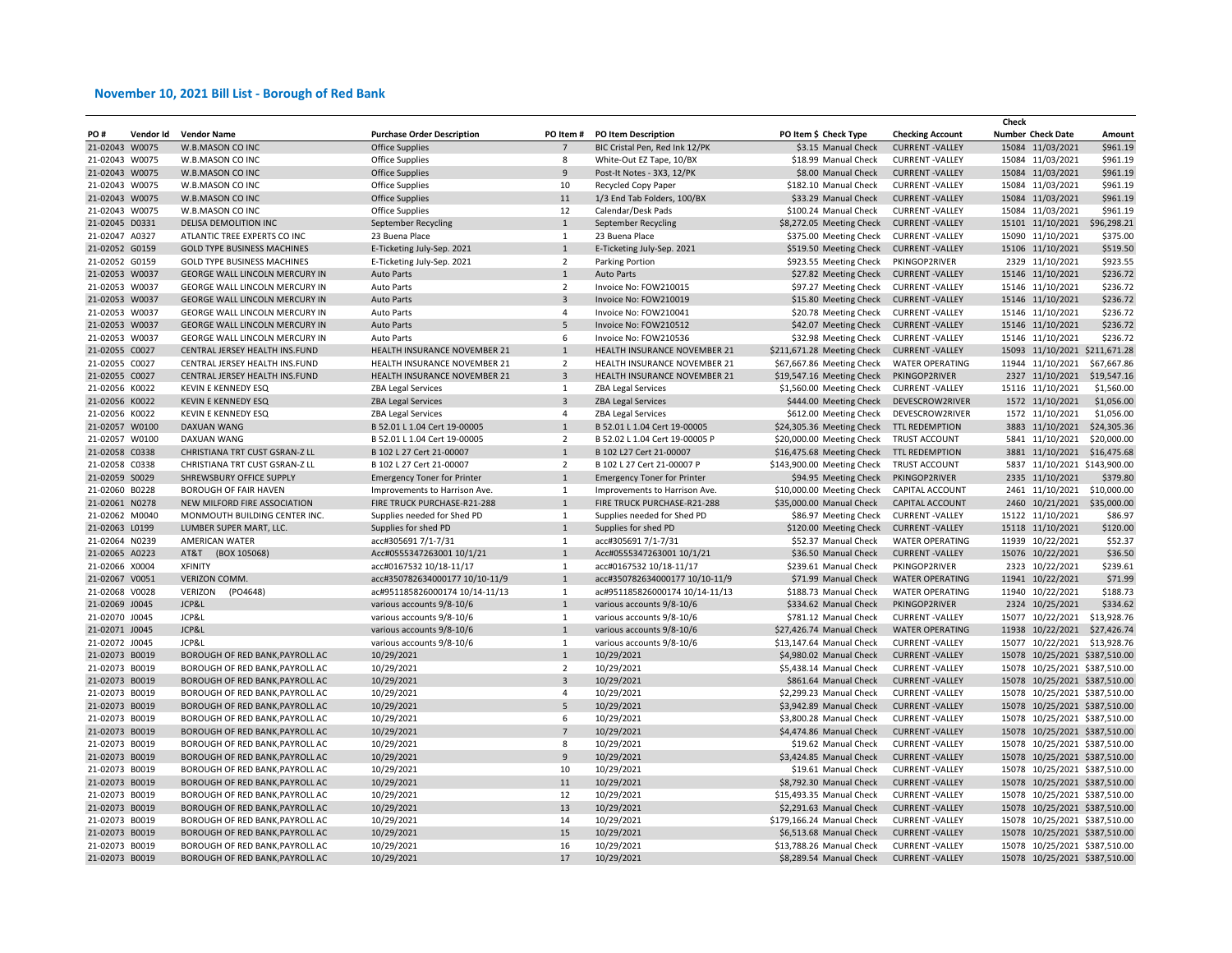|                                  |           |                                                                    |                                                              |                         |                              |                                                   |                         | Check |                          |                                                                |
|----------------------------------|-----------|--------------------------------------------------------------------|--------------------------------------------------------------|-------------------------|------------------------------|---------------------------------------------------|-------------------------|-------|--------------------------|----------------------------------------------------------------|
| PO#                              | Vendor Id | <b>Vendor Name</b>                                                 | <b>Purchase Order Description</b>                            | PO Item#                | <b>PO Item Description</b>   | PO Item \$ Check Type                             | <b>Checking Account</b> |       | <b>Number Check Date</b> | Amount                                                         |
| 21-02073                         | B0019     | BOROUGH OF RED BANK, PAYROLL AC                                    | 10/29/2021                                                   | 18                      | 10/29/2021                   | \$2,926.00 Manual Check                           | <b>CURRENT-VALLEY</b>   |       |                          | 15078 10/25/2021 \$387,510.00                                  |
| 21-02073 B0019                   |           | BOROUGH OF RED BANK, PAYROLL AC                                    | 10/29/2021                                                   | 19                      | 10/29/2021                   | \$1,100.40 Manual Check                           | <b>CURRENT-VALLEY</b>   |       |                          | 15078 10/25/2021 \$387,510.00                                  |
| 21-02073 B0019                   |           | BOROUGH OF RED BANK, PAYROLL AC                                    | 10/29/2021                                                   | 20                      | 10/29/2021                   | \$250.00 Manual Check                             | <b>CURRENT-VALLEY</b>   |       |                          | 15078 10/25/2021 \$387,510.00                                  |
| 21-02073 B0019                   |           | BOROUGH OF RED BANK, PAYROLL AC                                    | 10/29/2021                                                   | 21                      | 10/29/2021                   | \$687.50 Manual Check                             | <b>CURRENT-VALLEY</b>   |       |                          | 15078 10/25/2021 \$387,510.00                                  |
| 21-02073 B0019                   |           | BOROUGH OF RED BANK, PAYROLL AC                                    | 10/29/2021                                                   | 22                      | 10/29/2021                   | \$3,272.33 Manual Check                           | <b>CURRENT-VALLEY</b>   |       |                          | 15078 10/25/2021 \$387,510.00                                  |
| 21-02073 B0019                   |           | BOROUGH OF RED BANK, PAYROLL AC                                    | 10/29/2021                                                   | 23                      | 10/29/2021                   | \$250.43 Manual Check                             | <b>CURRENT-VALLEY</b>   |       |                          | 15078 10/25/2021 \$387,510.00                                  |
| 21-02073 B0019                   |           | BOROUGH OF RED BANK, PAYROLL AC                                    | 10/29/2021                                                   | 24                      | 10/29/2021                   | \$250.43 Manual Check                             | <b>CURRENT-VALLEY</b>   |       |                          | 15078 10/25/2021 \$387,510.00                                  |
| 21-02073 B0019                   |           | BOROUGH OF RED BANK, PAYROLL AC                                    | 10/29/2021                                                   | 25                      | 10/29/2021                   | \$53,177.84 Manual Check                          | <b>CURRENT-VALLEY</b>   |       |                          | 15078 10/25/2021 \$387,510.00                                  |
| 21-02073 B0019                   |           | BOROUGH OF RED BANK, PAYROLL AC                                    | 10/29/2021                                                   | 26                      | 10/29/2021                   | \$1,069.03 Manual Check                           | <b>CURRENT-VALLEY</b>   |       |                          | 15078 10/25/2021 \$387,510.00                                  |
| 21-02073 B0019                   |           | BOROUGH OF RED BANK, PAYROLL AC                                    | 10/29/2021                                                   | 27                      | 10/29/2021                   | \$9,021.96 Manual Check                           | <b>CURRENT-VALLEY</b>   |       |                          | 15078 10/25/2021 \$387,510.00                                  |
| 21-02073 B0019                   |           | BOROUGH OF RED BANK, PAYROLL AC                                    | 10/29/2021                                                   | 28                      | 10/29/2021                   | \$23,455.89 Manual Check                          | <b>CURRENT-VALLEY</b>   |       |                          | 15078 10/25/2021 \$387,510.00                                  |
| 21-02073 B0019                   |           | BOROUGH OF RED BANK, PAYROLL AC                                    | 10/29/2021                                                   | 29                      | 10/29/2021                   | \$10,218.67 Manual Check                          | <b>CURRENT-VALLEY</b>   |       |                          | 15078 10/25/2021 \$387,510.00                                  |
| 21-02073 B0019                   |           | BOROUGH OF RED BANK, PAYROLL AC                                    | 10/29/2021                                                   | 30                      | 10/29/2021                   | \$58.36 Manual Check                              | <b>CURRENT-VALLEY</b>   |       |                          | 15078 10/25/2021 \$387,510.00                                  |
| 21-02073 B0019                   |           | BOROUGH OF RED BANK, PAYROLL AC                                    | 10/29/2021                                                   | 31                      | 10/29/2021                   | \$17,744.06 Manual Check                          | <b>CURRENT-VALLEY</b>   |       |                          | 15078 10/25/2021 \$387,510.00                                  |
|                                  |           |                                                                    |                                                              |                         |                              |                                                   | <b>CURRENT-VALLEY</b>   |       |                          |                                                                |
| 21-02073 B0019<br>21-02073 B0019 |           | BOROUGH OF RED BANK, PAYROLL AC<br>BOROUGH OF RED BANK, PAYROLL AC | 10/29/2021<br>10/29/2021                                     | 32<br>33                | 10/29/2021<br>10/29/2021     | \$319.23 Manual Check<br>\$111.73 Manual Check    | <b>CURRENT-VALLEY</b>   |       |                          | 15078 10/25/2021 \$387,510.00<br>15078 10/25/2021 \$387,510.00 |
| 21-02074 B0019                   |           |                                                                    |                                                              | $\mathbf{1}$            |                              | \$27,869.94 Manual Check                          |                         |       |                          | 11942 10/25/2021 \$30,532.74                                   |
|                                  |           | BOROUGH OF RED BANK, PAYROLL AC                                    | 10/29/2021                                                   |                         | 10/29/2021                   |                                                   | <b>WATER OPERATING</b>  |       |                          |                                                                |
| 21-02074 B0019                   |           | BOROUGH OF RED BANK, PAYROLL AC                                    | 10/29/2021                                                   | $\overline{2}$          | 10/29/2021                   | \$875.48 Manual Check                             | <b>WATER OPERATING</b>  |       | 11942 10/25/2021         | \$30,532.74                                                    |
| 21-02074 B0019                   |           | BOROUGH OF RED BANK, PAYROLL AC                                    | 10/29/2021                                                   | $\overline{\mathbf{3}}$ | 10/29/2021                   | \$1,787.32 Manual Check                           | <b>WATER OPERATING</b>  |       | 11942 10/25/2021         | \$30,532.74                                                    |
| 21-02075 B0019                   |           | BOROUGH OF RED BANK, PAYROLL AC                                    | 10/29/2021                                                   | $\mathbf{1}$            | 10/29/2021                   | \$12,763.10 Manual Check                          | PKINGOP2RIVER           |       | 2325 10/25/2021          | \$13,567.49                                                    |
| 21-02075 B0019                   |           | BOROUGH OF RED BANK, PAYROLL AC                                    | 10/29/2021                                                   | $\overline{2}$          | 10/29/2021                   | \$804.39 Manual Check                             | PKINGOP2RIVER           |       | 2325 10/25/2021          | \$13,567.49                                                    |
| 21-02076 B0019                   |           | BOROUGH OF RED BANK, PAYROLL AC                                    | 10/29/2021                                                   | $\mathbf{1}$            | 10/29/2021                   | \$10,522.80 Manual Check                          | <b>GRANT FUND-VNB</b>   |       | 1658 10/25/2021          | \$10,522.80                                                    |
| 21-02077 B0019                   |           | BOROUGH OF RED BANK, PAYROLL AC                                    | 10/29/2021                                                   | $\mathbf{1}$            | 10/29/2021                   | \$12,745.00 Manual Check                          | TRUST ACCOUNT           |       | 5836 10/25/2021          | \$12,745.00                                                    |
| 21-02078 B0019                   |           | BOROUGH OF RED BANK, PAYROLL AC                                    | 10/29/2021                                                   | 1                       | 10/29/2021                   | \$286.74 Manual Check                             | <b>TWO RIVERS</b>       |       | 1936 10/25/2021          | \$286.74                                                       |
| 21-02079 P0140                   |           | <b>RESERVE ACCOUNT</b>                                             | postage 2021                                                 | 1                       | postage 2021                 | \$9,000.00 Meeting Check                          | <b>CURRENT-VALLEY</b>   |       | 15132 11/10/2021         | \$9,000.00                                                     |
| 21-02080 A0050                   |           | ATHLETES ALLEY                                                     | Soccer Nets and Bases                                        | $1\,$                   | Kwik goal 7x21 pair nets     | \$219.90 Meeting Check                            | <b>CURRENT-VALLEY</b>   |       | 15089 11/10/2021         | \$6,314.00                                                     |
| 21-02080 A0050                   |           | ATHLETES ALLEY                                                     | Soccer Nets and Bases                                        | $\overline{2}$          | Champion 8x24 205 pair nets  | \$472.00 Meeting Check                            | <b>CURRENT-VALLEY</b>   |       | 15089 11/10/2021         | \$6,314.00                                                     |
| 21-02080 A0050                   |           | ATHLETES ALLEY                                                     | Soccer Nets and Bases                                        | $\overline{\mathbf{3}}$ | Jaypro SCN 18 6.5x19 nets    | \$140.90 Meeting Check                            | <b>CURRENT-VALLEY</b>   |       | 15089 11/10/2021         | \$6,314.00                                                     |
| 21-02080 A0050                   |           | ATHLETES ALLEY                                                     | Soccer Nets and Bases                                        | $\overline{4}$          | Pair nets FHN-36 Jaypro      | \$175.00 Meeting Check                            | <b>CURRENT-VALLEY</b>   |       | 15089 11/10/2021         | \$6,314.00                                                     |
| 21-02080 A0050                   |           | ATHLETES ALLEY                                                     | Soccer Nets and Bases                                        | $\overline{\mathbf{5}}$ | Set soft safe C series bases | \$729.00 Meeting Check                            | <b>CURRENT-VALLEY</b>   |       | 15089 11/10/2021         | \$6,314.00                                                     |
| 21-02081 A0050                   |           | ATHLETES ALLEY                                                     | <b>Fall Soccer Equipment</b>                                 | $\mathbf{1}$            | T-Shirt custom printed       | \$710.00 Meeting Check                            | RECREATION-VNB          |       | 1348 11/10/2021          | \$2,383.75                                                     |
| 21-02081 A0050                   |           | ATHLETES ALLEY                                                     | <b>Fall Soccer Equipment</b>                                 | $\overline{2}$          | Soccer jerseys               | \$1,673.75 Meeting Check                          | <b>RECREATION-VNB</b>   |       | 1348 11/10/2021          | \$2,383.75                                                     |
| 21-02081 A0050                   |           | ATHLETES ALLEY                                                     | Fall Soccer Equipment                                        | 3                       | Team color matching sox      | \$573.50 Meeting Check                            | <b>CURRENT-VALLEY</b>   |       | 15089 11/10/2021         | \$6,314.00                                                     |
| 21-02081 A0050                   |           | ATHLETES ALLEY                                                     | <b>Fall Soccer Equipment</b>                                 | $\overline{a}$          | Scrimmage vests              | \$80.40 Meeting Check                             | <b>CURRENT-VALLEY</b>   |       | 15089 11/10/2021         | \$6,314.00                                                     |
| 21-02081 A0050                   |           | ATHLETES ALLEY                                                     | Fall Soccer Equipment                                        | 5                       | Soccer balls                 | \$490.05 Meeting Check                            | <b>CURRENT-VALLEY</b>   |       | 15089 11/10/2021         | \$6,314.00                                                     |
| 21-02081 A0050                   |           | <b>ATHLETES ALLEY</b>                                              | <b>Fall Soccer Equipment</b>                                 | 6                       | <b>Goalies Gloves</b>        | \$178.80 Meeting Check                            | <b>CURRENT-VALLEY</b>   |       | 15089 11/10/2021         | \$6,314.00                                                     |
| 21-02081 A0050                   |           | ATHLETES ALLEY                                                     | Fall Soccer Equipment                                        | $\overline{7}$          | Ice packs                    | \$29.60 Meeting Check                             | <b>CURRENT-VALLEY</b>   |       | 15089 11/10/2021         | \$6,314.00                                                     |
| 21-02081 A0050                   |           | ATHLETES ALLEY                                                     | <b>Fall Soccer Equipment</b>                                 | 8                       | First aid kits               | \$51.60 Meeting Check                             | <b>CURRENT-VALLEY</b>   |       | 15089 11/10/2021         | \$6,314.00                                                     |
| 21-02081 A0050                   |           | ATHLETES ALLEY                                                     | Fall Soccer Equipment                                        | 9                       | Whistles and lanyards        | \$15.00 Meeting Check                             | <b>CURRENT-VALLEY</b>   |       | 15089 11/10/2021         | \$6,314.00                                                     |
| 21-02081 A0050                   |           | ATHLETES ALLEY                                                     | <b>Fall Soccer Equipment</b>                                 | 10                      | Coaches T-shirts             | \$112.00 Meeting Check                            | <b>CURRENT-VALLEY</b>   |       | 15089 11/10/2021         | \$6,314.00                                                     |
| 21-02081 A0050                   |           | ATHLETES ALLEY                                                     | <b>Fall Soccer Equipment</b>                                 | 11                      | Soccer corner flags          | \$378.00 Meeting Check                            | <b>CURRENT -VALLEY</b>  |       | 15089 11/10/2021         | \$6,314.00                                                     |
| 21-02082 A0050                   |           | ATHLETES ALLEY                                                     | <b>Baseball Equipment</b>                                    | $1\,$                   | Blue rock baseball jerseys   | \$126.00 Meeting Check                            | <b>CURRENT-VALLEY</b>   |       | 15089 11/10/2021         | \$6,314.00                                                     |
| 21-02082 A0050                   |           | ATHLETES ALLEY                                                     | <b>Baseball Equipment</b>                                    | $\overline{2}$          | Indians baseball jerseys     | \$96.00 Meeting Check                             | <b>CURRENT -VALLEY</b>  |       | 15089 11/10/2021         | \$6,314.00                                                     |
| 21-02082 A0050                   |           | ATHLETES ALLEY                                                     | <b>Baseball Equipment</b>                                    | $\overline{\mathbf{3}}$ | <b>Batting tees</b>          | \$14.90 Meeting Check                             | <b>CURRENT-VALLEY</b>   |       | 15089 11/10/2021         | \$6,314.00                                                     |
| 21-02082 A0050                   |           | ATHLETES ALLEY                                                     | <b>Baseball Equipment</b>                                    | $\overline{4}$          | First aid kits               | \$12.90 Meeting Check                             | <b>CURRENT-VALLEY</b>   |       | 15089 11/10/2021         | \$6,314.00                                                     |
| 21-02082 A0050                   |           | ATHLETES ALLEY                                                     | <b>Baseball Equipment</b>                                    | 5                       | Ice packs                    | \$14.80 Meeting Check                             | <b>CURRENT-VALLEY</b>   |       | 15089 11/10/2021         | \$6,314.00                                                     |
| 21-02082 A0050                   |           | ATHLETES ALLEY                                                     | <b>Baseball Equipment</b>                                    | 6                       | Grey t-shirts                | \$102.00 Meeting Check                            | <b>CURRENT-VALLEY</b>   |       | 15089 11/10/2021         | \$6,314.00                                                     |
| 21-02082 A0050                   |           | ATHLETES ALLEY                                                     | <b>Baseball Equipment</b>                                    | $\overline{7}$          | Bags dri agent saver         | \$103.25 Meeting Check                            | <b>CURRENT-VALLEY</b>   |       | 15089 11/10/2021         | \$6,314.00                                                     |
| 21-02082 A0050                   |           | ATHLETES ALLEY                                                     | <b>Baseball Equipment</b>                                    | 8                       | Digi camo jerseys            | \$378.00 Meeting Check                            | <b>CURRENT-VALLEY</b>   |       | 15089 11/10/2021         | \$6,314.00                                                     |
| 21-02082 A0050                   |           | ATHLETES ALLEY                                                     | <b>Baseball Equipment</b>                                    | $\,9$                   | Digo camo Fall jerseys       | \$345.00 Meeting Check                            | <b>CURRENT-VALLEY</b>   |       | 15089 11/10/2021         | \$6,314.00                                                     |
| 21-02082 A0050                   |           | ATHLETES ALLEY                                                     | <b>Baseball Equipment</b>                                    | 10                      | Jerseys w/no names           | \$360.00 Meeting Check                            | <b>CURRENT-VALLEY</b>   |       | 15089 11/10/2021         | \$6,314.00                                                     |
| 21-02082 A0050                   |           | ATHLETES ALLEY                                                     | <b>Baseball Equipment</b>                                    | 11                      | Black embr baseball hats     | \$1,115.40 Meeting Check                          | <b>CURRENT-VALLEY</b>   |       | 15089 11/10/2021         | \$6,314.00                                                     |
| 21-02083 L0043                   |           | MICHAEL R LECKSTEIN ESQ                                            |                                                              | $\mathbf{1}$            | Planning Board Meeting 10/18 | \$350.00 Meeting Check                            | <b>CURRENT - VALLEY</b> |       | 15117 11/10/2021         | \$350.00                                                       |
| 21-02085 C0389                   |           | JUDGE MICHAEL G. CELLI JR.                                         | <b>Planning Board Meeting</b><br>substitute Judge 10/14/2021 | $\mathbf{1}$            | substitute Judge 10/14/2021  | \$500.00 Meeting Check                            | <b>CURRENT-VALLEY</b>   |       | 15100 11/10/2021         | \$500.00                                                       |
| 21-02086 R0240                   |           | RLS PROJECTS, LLC.                                                 | REFUND WATER PROJ-WTR542                                     | 1                       | REFUND WATER PROJ-WTR542     | \$125.00 Meeting Check                            | <b>WATER OPERATING</b>  |       | 11951 11/10/2021         | \$125.00                                                       |
| 21-02090 M0446                   |           | MAGIC TOUCH CONSTRUCTION CO.                                       |                                                              | $\mathbf{1}$            | PD Womens Restroom           |                                                   | <b>CURRENT - VALLEY</b> |       | 15127 11/10/2021         | \$4,918.98                                                     |
| 21-02092 C0321                   |           |                                                                    | PD Womens Restroom                                           | $\mathbf{1}$            |                              | \$2,934.17 Meeting Check<br>\$44.75 Meeting Check |                         |       | 15099 11/10/2021         | \$680.75                                                       |
|                                  |           | <b>CME ASSOCIATES</b>                                              | <b>ENGINEERING SERVICES Sep-Oct</b>                          |                         | GEN ENGINEERING SERVICES     |                                                   | <b>CURRENT - VALLEY</b> |       |                          |                                                                |